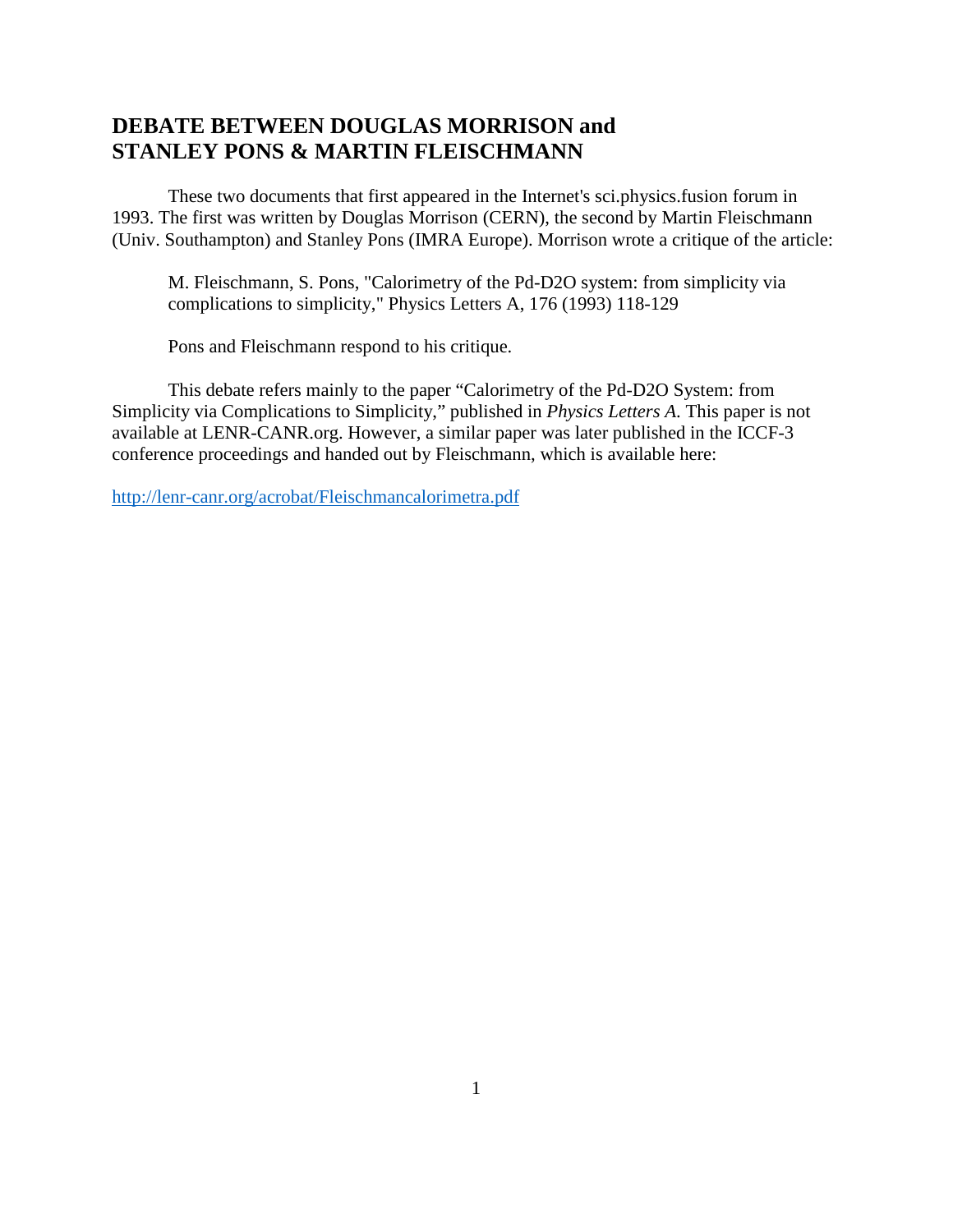Originally-From: morrison@vxprix.cern.ch Newsgroups: sci.physics.fusion Subject: Comments on Fleischmann and Pons paper. Date: Wed, 12 May 1993 17:33:37 GMT Organization: Sci.physics.fusion/Mail Gateway

5th DRAFT - Scientific Comments Welcomed. 6 May 1993.

DM-93/3.

## COMMENTS ON CLAIMS OF EXCESS ENTHALPY BY FLEISCHMANN AND PONS USING SIMPLE CELLS MADE TO BOIL

### Douglas R.O. Morrison.

 M. Fleischmann and S. Pons [1] have published in Physics Letters A a communication entitled "Calorimetry of the Pd-D2O system: from simplicity via complications to simplicity". There they claim evidence for the production of excess enthalpy of greater than one kW per cc of Palladium in a Pd-D2O system. They comment that this is comparable with the rates obtained in a fast breeder reactor. They note that the reproducibility is high. In this letter serious doubts are expressed about this claim and the methods used to derive it.

 Essentially they perform electrolysis in a transparent test tube which is open so that the gases and vapour can escape freely. The cathode is a small rod of palladium of 0.2 cm diameter and 1.25 cm length giving a total volume of 0.039 cm3. There are three stages.

 For the first stage a moderate current is used for electrolysis. It is noted that at short times the heat transfer coefficient decreases - this they ascribe to the heat of absorbtion of hydrogen ions in the lattice.

 In the second stage the current densities are raised to increase the temperature above 50 C - this with D2O. Finally, in stage three, the cells are driven to boiling point. A complicated (non-linear regression) analysis [2] is employed and it is calculated that there is excess enthalpy generated in the lattice, the amount calculated increasing steeply with time (and temperature).

 In the third stage the behaviour near and during boiling is observed using a video camera. From this video, the time for the cell to go from about half-empty to dry, is taken - more precisely the amount of liquid boiled off is estimated over the final 10 minutes before the test tube was declared dry. A new simple calculation is made in which the enthalpy input is calculated as

(cell voltage - 1.54 V).(cell current)

and the enthalpy output is taken as composed of two terms, the energy radiated and the heat resulting from the vapourization of the D2O remaining in the cell 600 seconds before it is dry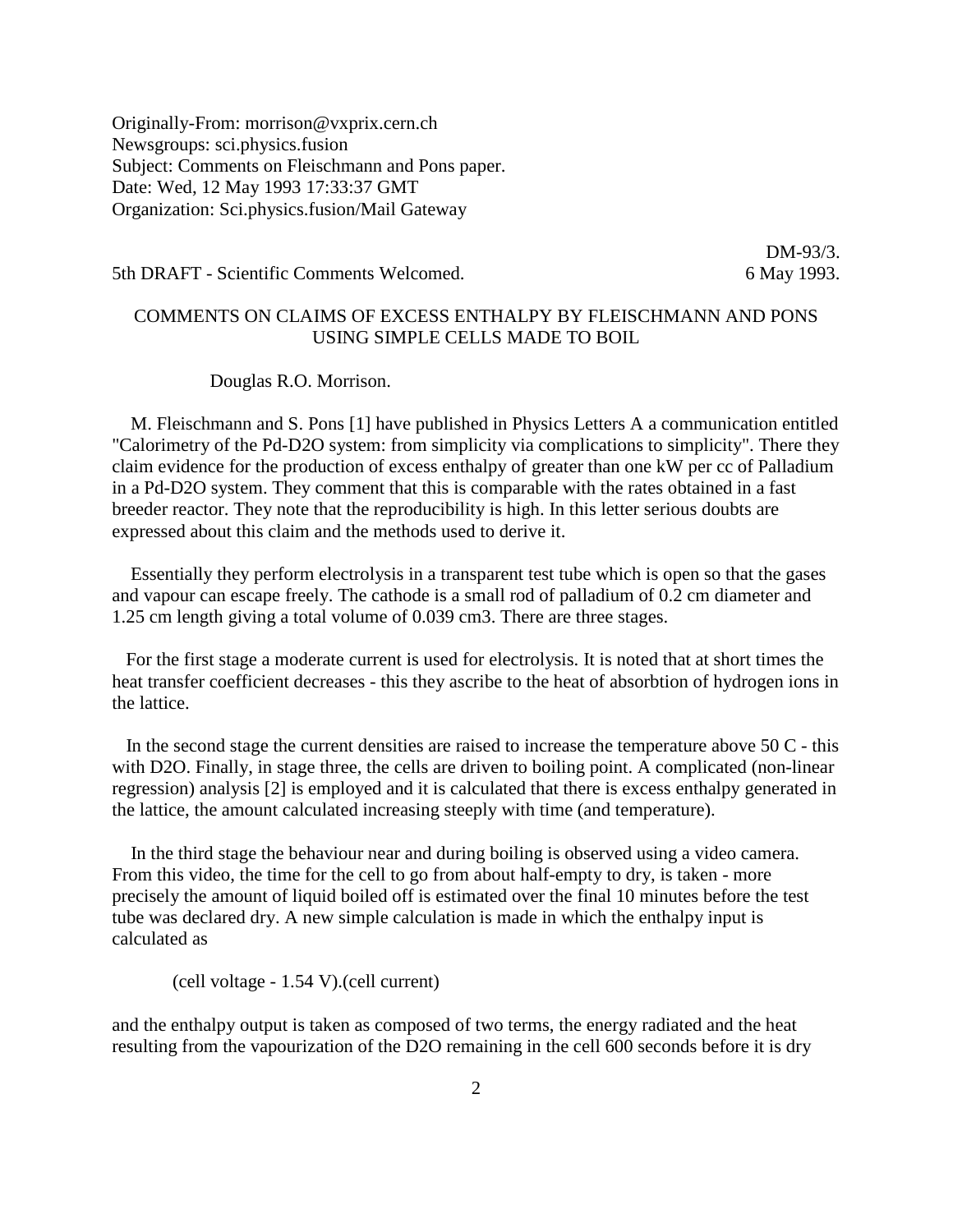(this latter term is dominant). It is this simple calculation that gives the highest values claimed, namely "the excess rate of energy production is about four times that of the enthalpy input" and that the excess specific rate is 3.7 kW per cc of Palladium.

There are several major problems with this calculation.

 First is that the "cigarette lighter effect" has been forgotten. In the last century it was difficult to make reliable matches to light cigarettes. A reliable smokeless lighter was invented which consisted of a rod of palladium into which hydrogen had been introduced under pressure. This caused the lattice of the palladium to expand and thus stored energy. To light a cigarette, the top of the rod was uncovered; some hydrogen escaped releasing some of the stress and thus releasing energy which resulted in a small rise in temperature of the end of the rod. Palladium is a catalyst of hydrogen and oxygen which burn to give water plus energy. The palladium now slightly heated, catalyzes the escaping hydrogen and the oxygen of the air and the resulting heat of combustion which is mainly deposited on the surface of the rod, raises its temperature. This temperature rise releases more hydrogen which is catalyzed by the still more efficient hot palladium, and so on until the tip of the rod is so hot that the cigarette can be lit. The reliability of this system is high.

 In the simple calculation used for stage three, a significant effect is omitted, of the heat produced by the catalytized recombination of the hydrogen with the oxygen. The oxygen is released from the anode by electrolysis, and towards the end when the cell is about dry, from the air. There is no mention in Fleischmann and Pons's paper of any attempt to measure the amount of oxygen, deuterium and water in the gases and vapours leaving the test tube.

 In the Fleischmann and Pons paper, it is noted as a further demonstration result, that "following the boiling to dryness and the open-circuiting of the cells, the cells nevertheless remain at high temperature for prolonged periods of time (fig.11); furthermore the Kel-F supports of the electrodes at the base of the cells melt so that the local temperature must exceed 300 C." This dramatic effect cannot be explained by Fleischmann and Pons as being due to electrolysis since there is no liquid and no electrolysis. However it is exactly what would be expected with the "cigarette lighter effect" where the hot palladium rod continues to catalyze the interaction of the hydrogen which is slowly escaping from the rod, with oxygen from the air.

 It might be expected that this effect would occur also with normal water, H2O, being used instead of heavy water, D2O, but no description is given in the paper of any results of tests of the stage three boiling using normal water, H2O.

 An interesting confirmation of this using electrochemistry was reported by Kreysa, Marx and Plieth [3]. They write "We have to report here that as we removed the deuterium-loaded palladium sheet from the cell and laid it on the table it did burn a scald into the table. One can still argue that this was due to deuterium fusion. Therefore we loaded the palladium sheet cathodically with hydrogen using an electrolyte containing only normal water (no enriched heavy water) and laid it on to a piece of wood where it also burnt a scald." They say it releases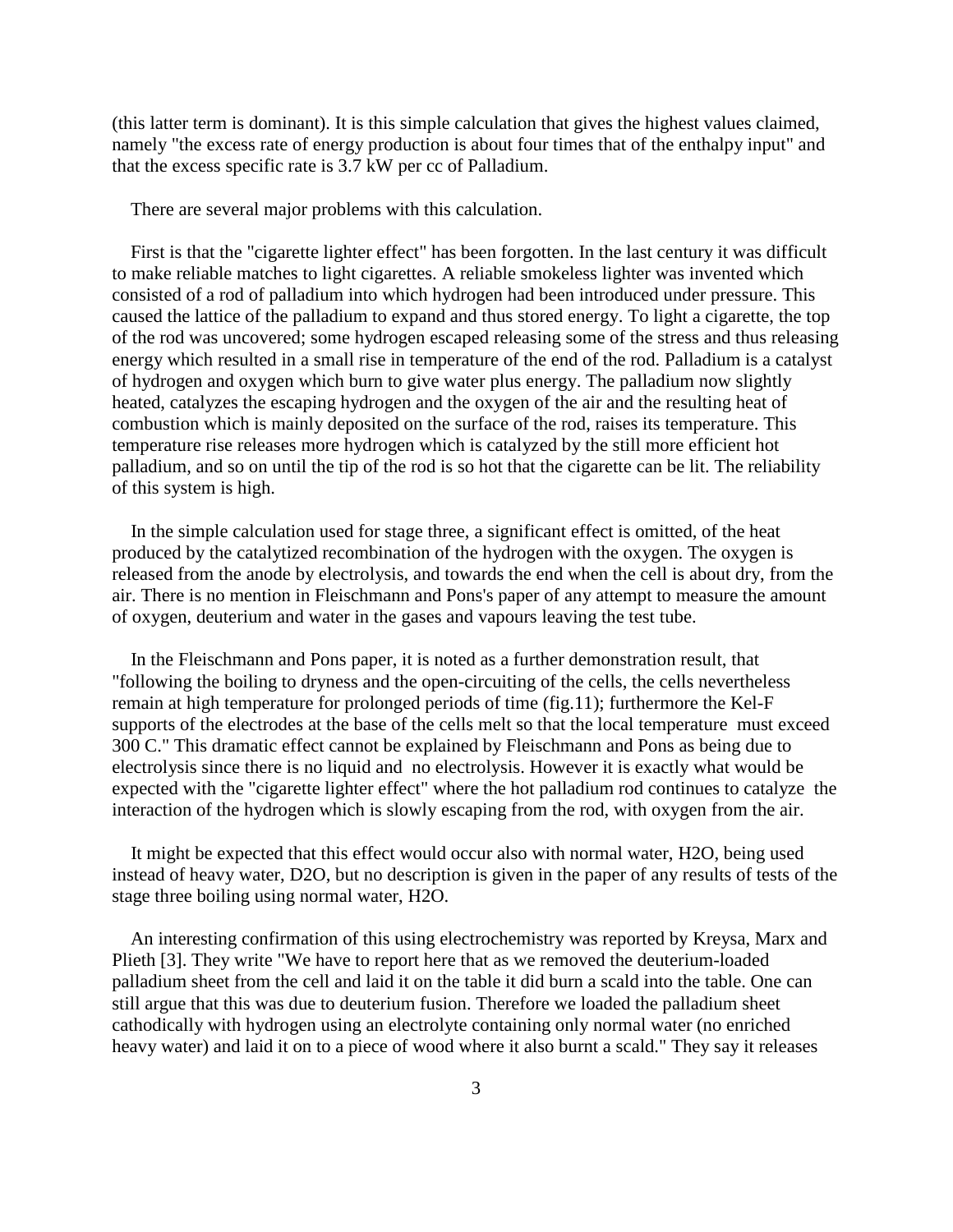147.3 kJ per mole D. "The principle of flameless catalytic combustion of hydrogen" - the official name of the 'cigarette lighter effect' - "is used in catalytic hydrogen burners (D. Behrens (ed) Waserstoffetechnologie - Perspektiven fur Forschung und Entwicklung, Dechema, Frankfurt/M 1986)." To be more quantitative they laid a hydrogen-loaded sheet of palladium on to glass rods and "measured, after an incubation time of 15 s, a temperature rise of the palladium from 20 to 418 degrees within 74 seconds." The 15 second delay is the time during which the gradual escape of hydrogen releases a small amount of energy from the lattice, thus heating the palladium sufficiently for it to become an efficient catalyst. They estimate a heat flow of 35.9 W and a heat flow density of 179.6 W/cm3".

 It may be noted that Fleischmann and Pons used an exceedingly small piece of palladium, 0.04 cm3, which works well as a catalyst, but which means that after catalyzing a larger volume of heavy water, the power calculated is apparently larger than with Kreysa et al. because the volume of palladium is so small. Should Drs. Fleischmann and Pons wish to test their previous conclusions [1], it would be interesting if they were to describe experiments where they repeated their published experiment but with a substantially larger amount of palladium and a relatively small volume of D2O.

 Secondly, there is the assumption that ALL the liquid present in the tube 600 seconds before dryness, was boiled off. That is none of it was carried out as a liquid, from the test tube. Now the video shows that there is highly turbulent motion. And as Kreysa et al. [3] showed, 74 seconds after the palladium becomes dry, temperatures of a few hundred degrees can be reached. Thus it is reasonable to expect that with such a chaotic system, some fraction of the liquid is blown out of the test tube as liquid and therefore should not be counted. The existence of such a fraction is omitted from the simple Fleischmann and Pons calculation. And no attempt to measure this fraction is described.

 Thirdly, the input enthalpy is taken as the current multiplied by the (cell voltage - 1.54V). It is not explained how these quantities are measured. This is crucial as when the cell is boiling vigorously, the impedance must be fluctuating strongly. Thus the current will have both an AC and a DC component. If only the DC component were measured, then the input enthalpy would be underestimated. A detailed description of the current and voltage measuring systems showing their fast response characters is needed, but is not presented.

 Since these three important aspects of the experiment have been omitted, it is not possible to say whether or not excess enthalpy has been observed in the last 600 seconds to dryness (stage three).

There are two important problems with stage two.

 Firstly, a complicated non-linear regression analysis is employed to allow a claim of excess enthalpy to be made. This method of Fleischmann and Pons [2] has been carefully studied by Wilson et al. [4] who state that "they significantly over-estimate the excess heat.......an additional significant overestimate of excess energy occurs when the calibration is made above 60 C". Now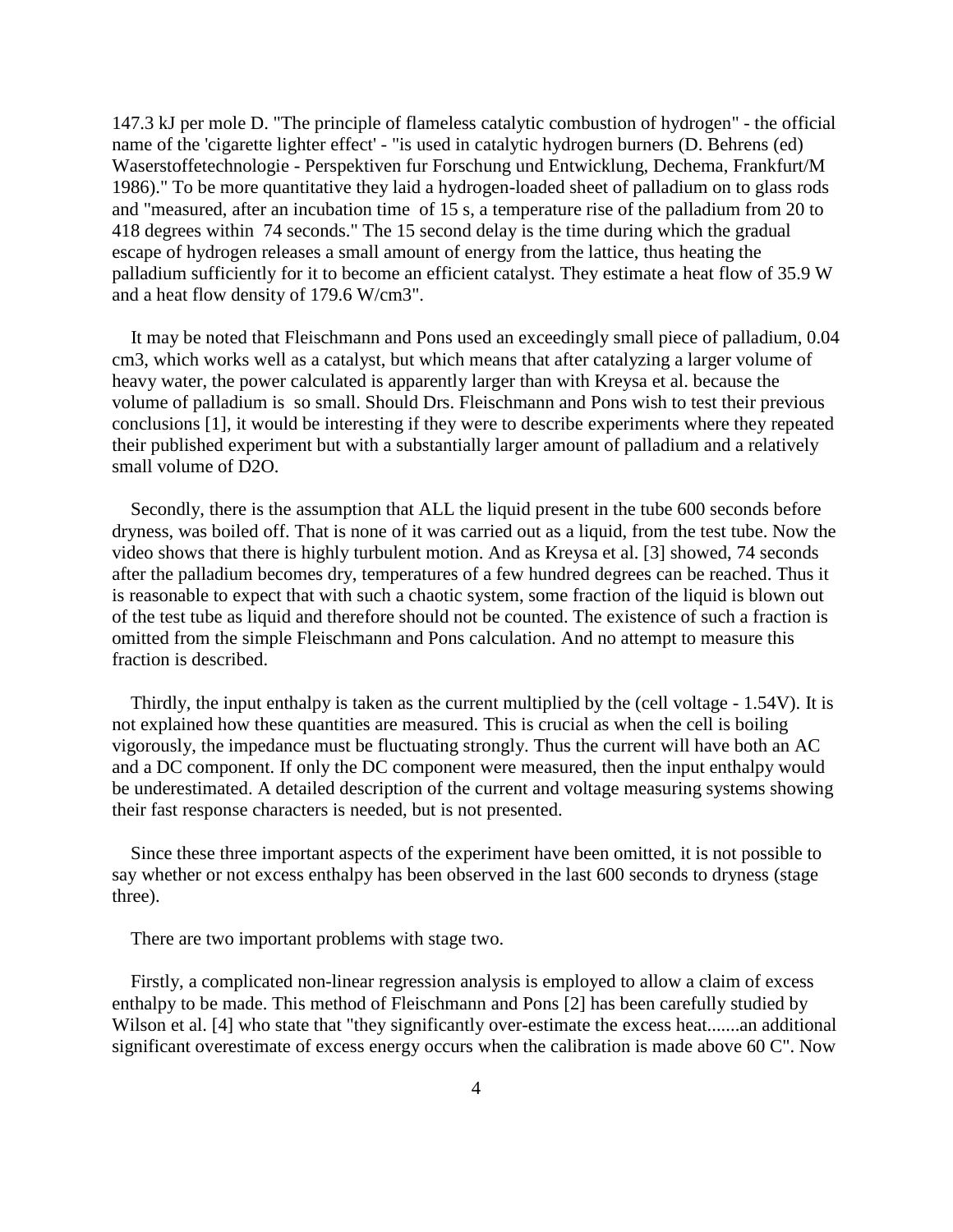stage two is mainly above 50 C and rising to 100 C. Further Wilson et al. write "Because of the paucity of experimental details in their publications, it has been difficult to determine quantitatively, the effect of calibration errors." A reply by Pons and Fleischmann [5] did not address the main questions posed by Wilson et al.

 Secondly, it may be noted in fig. 8 of ref 1, that the cell voltage rises as the temperature rises and that as 100 C is approached, the voltage rises more and more steeply. Experience by the GE group [6] was that in operating similar open cells over many hours, they also noticed a rise in cell voltage with time. They attributed this effect as being due to some of the escaping gases carrying some Lithium with them. As the level of the electrolyte is maintained by adding fresh D2O (but not any lithium salt), the concentration of lithium in the electrolyte decreases with time and the voltage rises. This was proved by atomic absorption analysis, that the cell resistance had risen (causing higher voltage due to the constant current mode operation) due to loss of lithium which was caused by sputtering of electrolyte droplets up the gas outlet tube. This may be considered confirmation that even at moderate temperatures, the outlet stream contains liquids as well as gases as discussed for stage three when the temperature was much higher and the boiling much more vigorous. It may be concluded that claims of excess enthalpy in stage two have not been established.

 The overall conclusion is that many important factors have been neglected so that it has not been established that excess enthalpy was observed.

 The experiment and some of the calculations have been described as "simple". This is incorrect - the process involving chaotic motion, is complex and many calibrations and corrections are needed. The calculations have been made to appear simple by incorrectly ignoring important factors. It would have been better to describe the experiments as "poor" rather than "simple". A true "simple" experiment is one where corrections and calibrations can be reduced to a minimum. This can be achieved in calorimetry by using a closed cell and by enclosing the cell in a series (eg three) baths which are each kept at constant temperature. The cell is kept at a higher temperature than the innermost bath so that if any excess enthalpy is produced, the heating of this bath can be reduced thus measuring simply the excess. Since this is a null measurement system, there is little need for complicated corrections. It is to be regretted that in the nine and a half years (the last four years well-funded) that Fleischmann and Pons say they have been working on this [7], that they have employed such a simplistic open-cell system.

 It is a pleasure to acknowledge the help of many friends, in particular D. Britz, F. Close, T. Droege, R. Garwin, and S.E. Jones.

#### **REFERENCES**

[1]. M. Fleischmann and S. Pons, Phys. Lett. A 176 (1993)1.

- [2]. M. Fleischmann and S. Pons, M.W. Anderson, L.J. Li, and M. Hawkins, J. Electroanal. Chem. 287(1990)293.
- [3]. G. Kreysa, G. Marx, and W. Plieth, J. Electroanal. Chem. 268(1989)659.
- [4]. R.H. Wilson, J.W. Bray, P.G. Kosky, H.B. Vakil, and F.G. Will,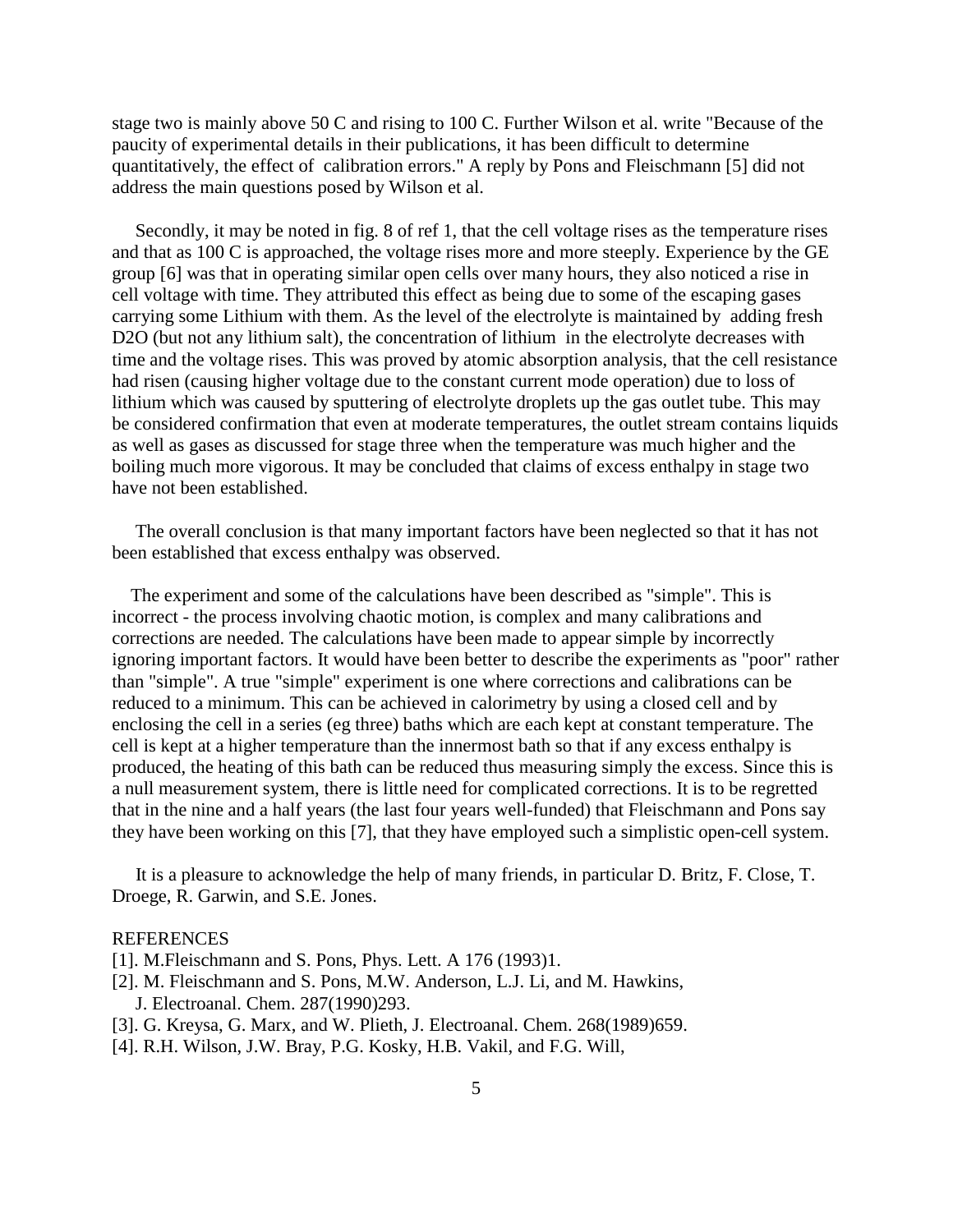J. Electroanal. Chem. 332(1992)1.

- [5]. M. Fleischmann and S. Pons, J. Electroanal. Chem. 332(1992)33.
- [6]. General Electric group of ref. 4. priv. comm.
- [7]. Press release, University of Utah, 23 March 1989.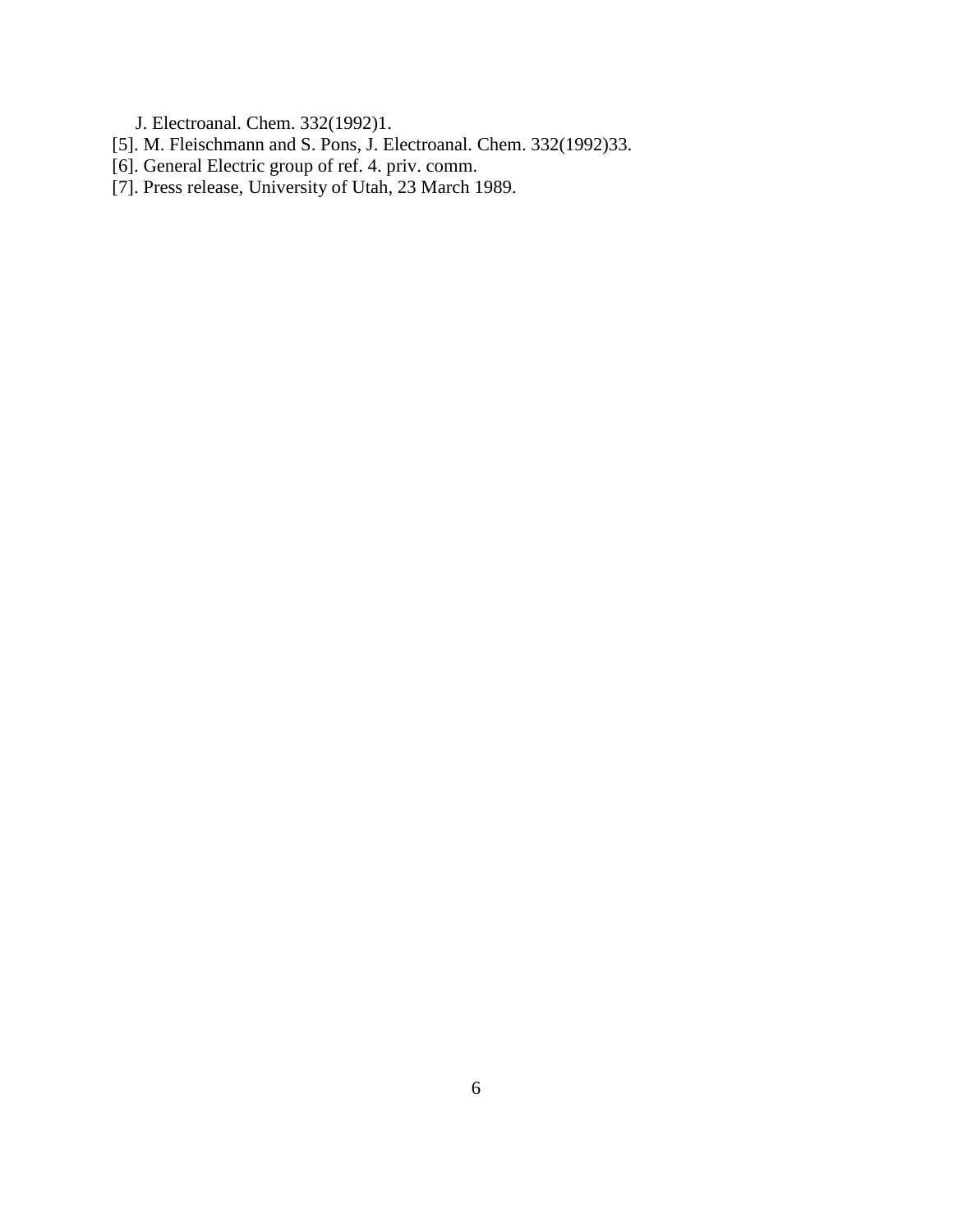Originally-From: mica@world.std.com (mitchell swartz) Newsgroups: sci.physics.fusion Subject: Morrison's Comments Criticized Date: Tue, 17 Aug 1993 13:30:44 GMT Organization: The World Public Access UNIX, Brookline, MA

Dear Colleagues:

There has been considerable misinformation circulating about the paper by Drs. Fleischmann and Pons in Physics Letters A,176 (1993), May 3. We were particularly repelled by the various outlandish criticisms made repeatedly in this electronic forum by Douglas O. Morrison, which were transparently intended to tear down the work of other scientists without regard for the facts. Dr. Morrison's stubborn belief that cold fusion research is "pathological science" is incorrect. Continuing to push that idea does not serve him well, nor does it help the cause of understanding the extraordinary phenomena associated with hydrogen-loaded metals that have been revealed in numerous experiments these past several years. Accordingly, we have decided to post the document that follows, which was prepared by Drs. Pons and Fleischmann and which was previously circulating within the cold fusion community.

Best wishes.

Sincerely,

 Dr. Eugene F. Mallove Dr. Mitchell R. Swartz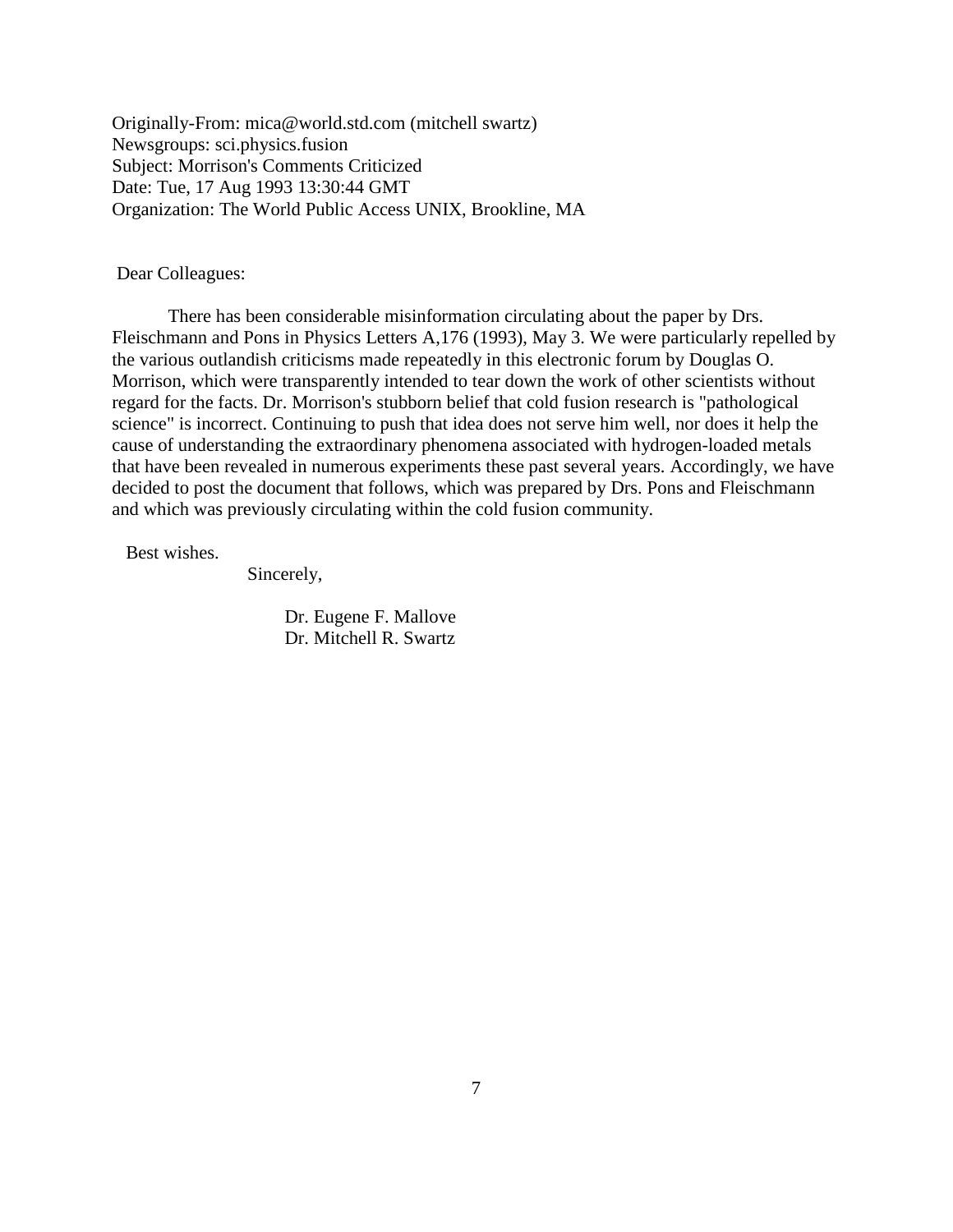#### Abstract

We reply here to the critique by Douglas Morrison [1] of our paper [2] which was recently published in this Journal. Apart from his general classification of our experiments into stages 1- 5, we find that the comments made [1] are either irrelevant or inaccurate or both.

 In the article "Comments on Claims of Excess Enthalpy by Fleishmann and Pons using simple cells made to Boil" Douglas Morrison presents a critique [1] of the paper "Calorimetry of the Pd-D2O system: from simplicity via complications to simplicity" which has recently been published in this Journal [2]. In the introduction to his critique, Douglas Morrison has divided the timescale of the experiments we reported into 5 stages. In this reply, we will divide our comments into the same 5 parts. However, we note at the outset that Douglas Morrison has restricted his critique to those aspects of our own paper which are relevant to the generation of high levels of the specific excess enthalpy in Pd-cathodes polarized in  $D_2O$  solutions i.e. to stages 3-5. By omitting stages 1 and 2, Douglas Morrison has ignored one of the most important aspects of our paper and this, in turn, leads him to make several erroneous statements. We therefore start our reply by drawing attention to these omissions in Douglas Morrison's critique.

Stages 1 and 2 In the initial stage of these experiments the electrodes (0.2mm diameter x 12.5mm length Pd-cathodes) were first polarised at 0.2A, the current being raised to 0.5A in stage 2 of the experiments.

 We note at the outset that Douglas Morrison has not drawn attention to the all important "blank experiments" illustrated in Figs 4 and 6 or our paper by the example of a Pt cathode polarised in the identical 0.1M LiOD electrolyte. By ignoring this part of the paper he has failed to understand that one can obtain a precise calibration of the cells (relative standard deviation 0.17%) in a simple way using what we have termed the "lower bound heat transfer coefficient,  $(k_R')_{11}$ ", based on the assumption that there is zero excess enthalpy generation in such "blank" cells". We have shown that the accuracy of this value is within 1 sigma of the precision of the true value of the heat transfer coefficient,  $(k_R')_2$ , obtained by a simple independent calibration using a resistive Joule heater. Further methods of analysis [3] (beyond the scope of the particular paper [2]) show that the precision of  $(k_R')_{11}$  is also close to the accuracy of this heat transfer coefficient (see our discussion of stage 3).

We draw attention to the fact that the time-dependence of  $(k_R')_{11}$ , (the simplest possible way of characterising the cells) when applied to measurements for Pd-cathodes polarised in  $D_2O$ solutions, gives direct evidence for the generation of excess enthalpy in these systems. It is quite unnecessary to use complicated methods of data analysis to demonstrate this fact in a semiquantitative fashion.

 Stage 3 Calculations Douglas Morrison starts by asserting: "Firstly, a complicated non-linear regression analysis is employed to allow a claim of excess enthalpy to be made". He has failed to observe that we *manifestly have not used this technique in this paper* [2], the aim of which has been to show that the simplest methods of data analysis are quite sufficient to demonstrate the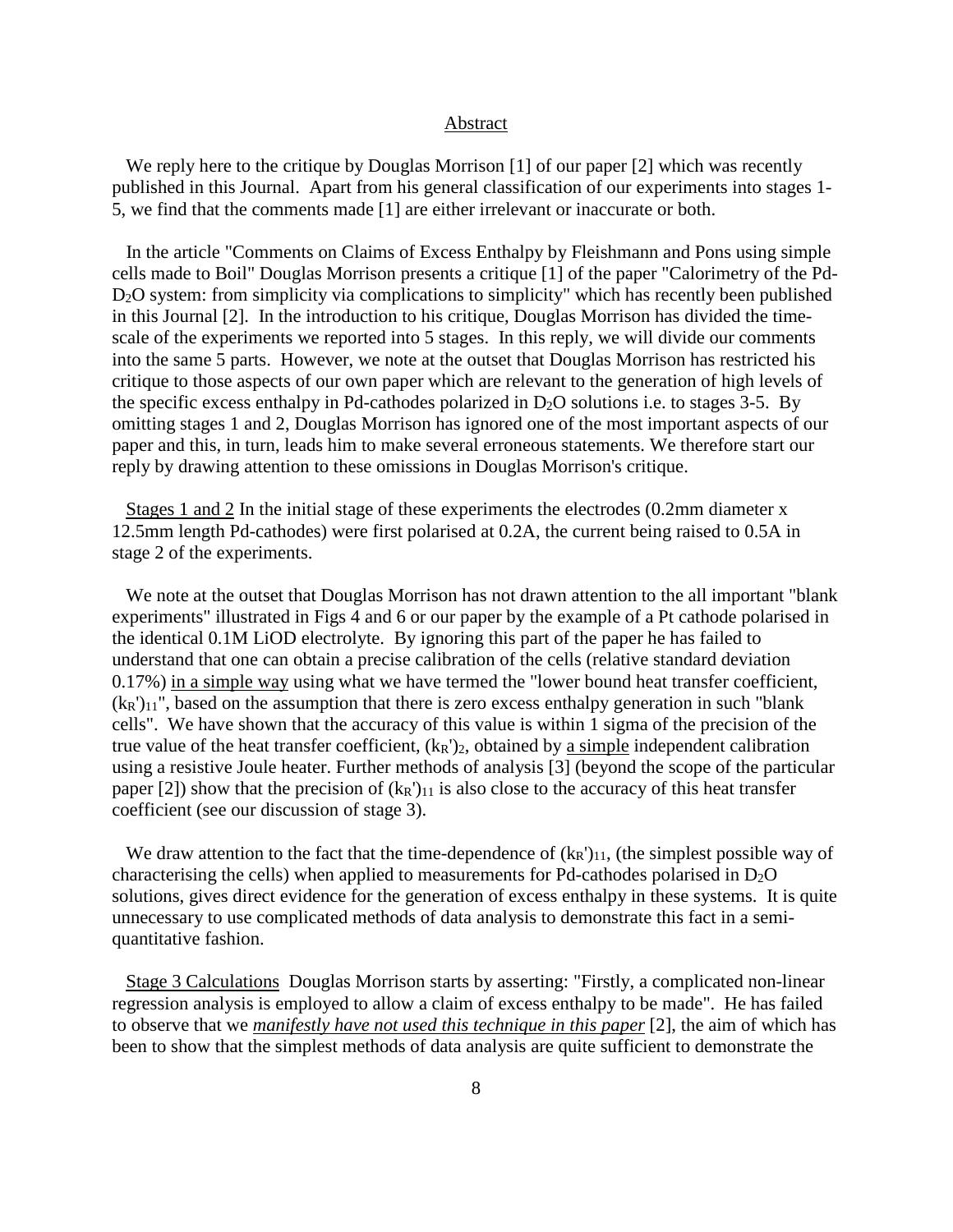excess enthalpy generation. The only point at which we made reference to the use of non-linear regression fitting (a technique which we used in our early work [4] was in the section dealing with the accuracy of the lower bound heat transfer coefficient,  $(k_R')_{11}$ , determined for "blank" experiments" using Pt-cathodes polarised in  $D_2O$  solutions. At that point we stated that the accuracy of the determination of the coefficient  $(k_R')_2$  (relative standard deviation ~1.4% for the example illustrated [2], can be improved so as to be better than the <u>precision</u> of  $(k_R')_{11}$  by using non-linear regression fitting; we have designated the values of  $(k_R)$  determined by non-linear regression fitting by  $(k_R')_5$ . The values of  $(k_R')_5$  obtained show that the precision of the lower bound heat transfer coefficient  $(k_R')_{11}$  for "blank experiments" can indeed be taken as a measure of the accuracy of  $(k_R)$ . For the particular example illustrated the relative standard deviation was  $\sim 0.17\%$  of the mean. It follows that the calibration of the cells using such simple means can be expected to give calorimetric data having an accuracy set by this relative standard deviation in the subsequent application of these cells.

 We note here that we introduced the particular method of non-linear regression fitting (of the numerical integral of the differential equation representing the model of the calorimeter to the experimental data) for three reasons: firstly, because we believe that it is the most accurate single method (experience in the field of chemical kinetics teaches us that this is the case); secondly, because it avoids introducing any personal bias in the data treatment; thirdly, because it leads to direct estimates of the standard deviations of all the derived values from the diagonal elements of the error matrix. However, our experience in the intervening years has shown us that the use of this method is a case of "overkill": it is perfectly sufficient to use simpler methods such as multilinear regression fitting if one aims for high accuracy. This is a topic which we will discuss elsewhere [3]. For the present, we point out again that the purpose of our recent paper [2] was to illustrate that the simplest possible techniques can be used to illustrate the generation of excess enthalpy. It was for this reason that we chose the title: "Calorimetry of the Pd-D2O system: from simplicity via complications to simplicity".

 Douglas Morrison ignores such considerations because his purpose evidently is to introduce a critique of our work which has been published by the group at General Electric [5]. We will show below that this critique is totally irrelevant to the recent paper published in this Journal [2]. However, as Douglas Morrison has raised the question of the critique published by General Electric, we would like to point out once again that we have no dispute regarding the particular method of data analysis favoured by that group [5]: their analysis is in fact based on the heat transfer coefficient  $(k_R')_2$ . If there was an area of dispute, then this was due solely to the fact that Wilson et al introduced a subtraction of an energy term which had already been allowed for in our own data analysis, i.e. they made a "double subtraction error". By doing this they derived heat transfer coefficients which showed that the cells were operating endothermically, i.e. as refrigerators! Needless to say, such a situation contravenes the Second Law of Thermodynamics as the entropy changes have already been taken into account by using the thermoneutral potential of the cells.

 We will leave others to judge whether our reply [6] to the critique by the group at General Electric [5] did or did not "address the main questions posed by Wilson et al." (in the words of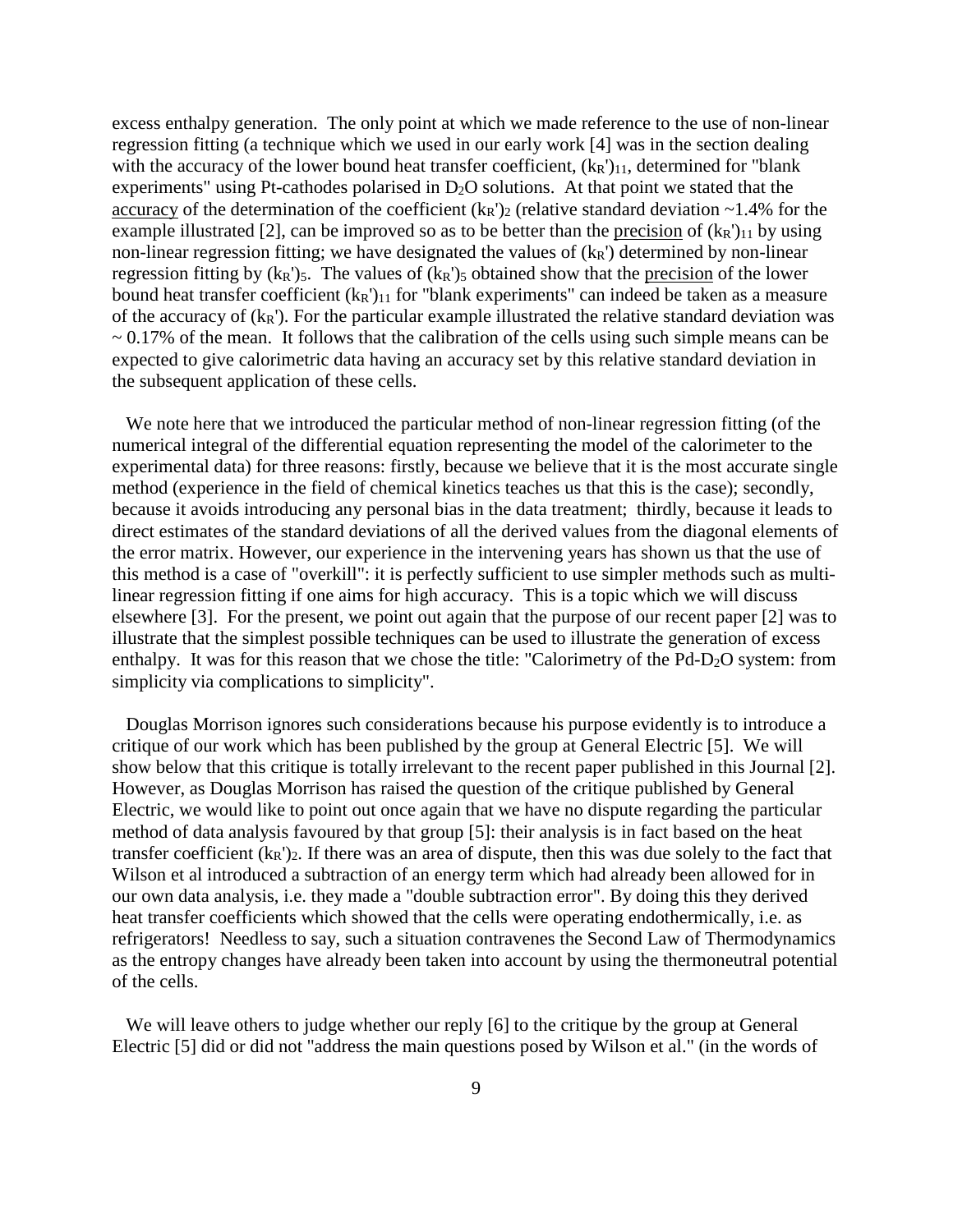Douglas Morrison). However, as we have noted above the critique produced by Wilson et al [5] is in any event irrelevant to the evaluations presented in our paper in this journal [2]: we have used the self-same method advocated by that group to derive the values of the excess enthalpy given in our paper. We therefore come to a most important question: "given that Douglas Morrison accepts the methods advocated by the group at General Electric and, given that we have used the same methods in the recent publication [2] should he not have accepted the validity of the derived values?"

 Stage 4 Calculation Douglas Morrison first of all raises the question whether parts of the cell contents may have been expelled as droplets during the later stages of intense heating. This is readily answered by titrating the residual cell contents: based on our earlier work about 95% of the residual lithium deuteroxide is recovered; some is undoubtedly lost in the reaction of this "aggressive" species with the glass components to form residues which cannot be titrated. Furthermore, we have found that the total amounts of  $D_2O$  added to the cells (in some cases over periods of several months) correspond precisely to the amounts predicted to be evolved by (a) evaporation of  $D_2O$  at the instantaneous atmospheric pressures and (b) by electrolysis of  $D_2O$  to form  $D_2$  and  $O_2$  at the appropriate currents; this balance can be maintained even at temperatures in excess of 90 degrees C [7]

We note here that other research groups (eg [5]) have reported that some Li can be detected outside the cell using atomic absorption spectroscopy. This analytic technique is so sensitive that it will undoubtedly detect the expulsion of small quantities of electrolyte in the vapour stream. We also draw attention to the fact that  $D_2O$  bought from many suppliers contains surfactants. These are added to facilitate the filling of NMR sample tubes and are difficult (probably impossible) to remove by normal methods of purification. There will undoubtedly be excessive foaming (and expulsion of foam from the cells) if  $D_2O$  from such sources is used. We recommend the routine screening of the sources of  $D_2O$  and of the cell contents using NMR techniques. The primary reason for such routine screening is to check on the  $H_2O$  content of the electrolytes.

 Secondly, Douglas Morrison raises the question of the influence of A.C. components of the current, an issue which has been referred to before and which we have previously answered [4]. It appears that Douglas Morrison does not appreciate the primary physics of power dissipation from a constant current source controlled by negative feedback. Our methodology is exactly the same as that which we have described previously [4]; it should be noted in addition that we have always taken special steps to prevent oscillations in the galvanostats. As the cell voltages are measured using fast sample-and-hold systems, the product (Ecell - Ethermoneutral, bath)I will give the mean enthalpy input to the cells: the A.C. component is therefore determined by the ripple content of the current which is 0.04%.

 In his third point on this section, Douglas Morrison appears to be re-establishing the transition from nucleate to film boiling based on his experience of the use of bubble chambers. This transition is a well-understood phenomenon in the field of heat transfer engineering. A careful reading of our paper [2] will show that we have addressed this question and that we have pointed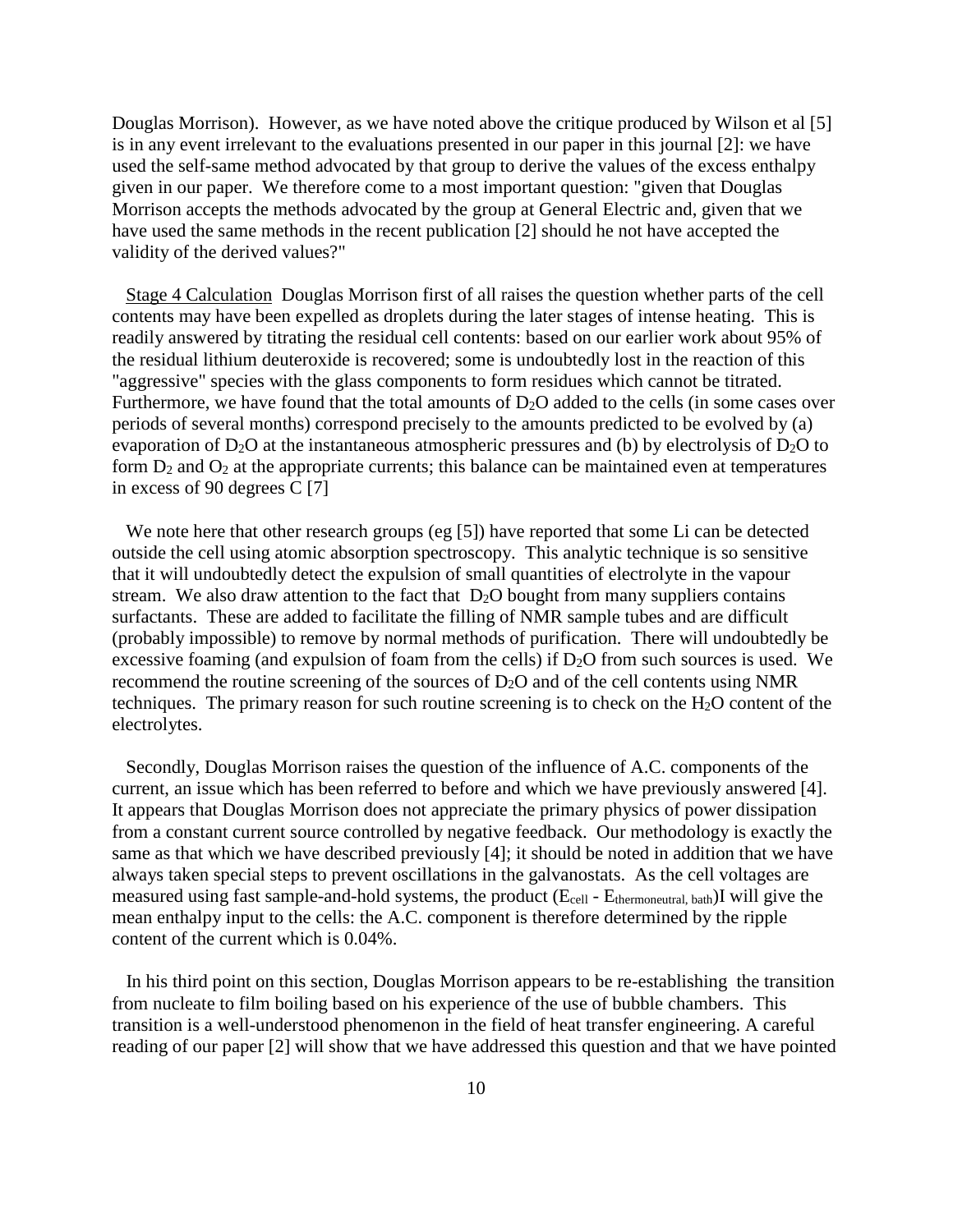out that the transition from nucleate to film boiling can be extended to 1-10kW cm<sup>-2</sup> in the presence of electrolytic gas evolution.

 Fourthly and for good measure, Douglas Morrison once again introduces the question of the effect of a putative catalytic recombination of oxygen and deuterium (notwithstanding the fact that this has repeatedly been shown to be absent). We refer to this question in the next section; here we note that the maximum conceivable total rate of heat generation  $\sim$  5mW for the electrode dimensions used) will be reduced because intense  $D_2$  evolution and  $D_2O$  evaporation degasses the oxygen from the solution in the vicinity of the cathode; furthermore,  $D_2$  cannot be oxidised at the oxide coated Pt-anode. We note furthermore that the maximum localised effect will be observed when the density of the putative "hot spots" will be  $1/delta^2$  where delta is the thickness of the boundary layer. This gives us a maximum localised rate of heating of  $\sim 6$ nW. The effects of such localised hot spots will be negligible because the flow of heat in the metal (and the solution) is governed by Laplace's Equation (here Fourier's Law). The spherical symmetry of the field ensures that the temperature perturbations are eliminated (compare the elimination of the electrical contact resistance of two plates touching at a small number of points).

 We believe that the onus is on Douglas Morrison to devise models which would have to be taken seriously and which are capable of being subjected to quantitative analysis. Statements of the kind which he has made belong to the category of "arm waving".

 Stage 5 Effects In this section we are given a good illustration of Douglas Morrison's selective and biased reporting. His description of this stage of the experiments starts with an incomplete quotation of a single sentence in our paper. The full sentence reads:

*"We also draw attention to some further important features: provided satisfactory electrode materials are used, the reproducibility of the experiments is high;* following the boiling to dryness and the open-circuiting of the cells, the cells nevertheless remain at a high temperature for prolonged periods of time (fig 11); furthermore the Kel-F supports of the electrodes at the base of the cells melt so that the local temperature must exceed 300 degrees C".

 Douglas Morrison translates this to: "Following boiling to dryness and the open-circuiting of the cells, the cells nevertheless remain at high temperature for prolonged periods of time; furthermore the Kel-F supports of the electrodes at the base of the cells melt so that the local temperature must exceed 300 degrees C".

 Readers will observe that the most important part of the sentence, which we have underlined, is omitted; we have italicised the words "satisfactory electrode materials" because that is the nub of the problem. In common with the experience of other research groups, we have had numerous experiments in which we have observed zero excess enthalpy generation. The major cause appears to be the cracking of the electrodes, a phenomenon which we will discuss elsewhere.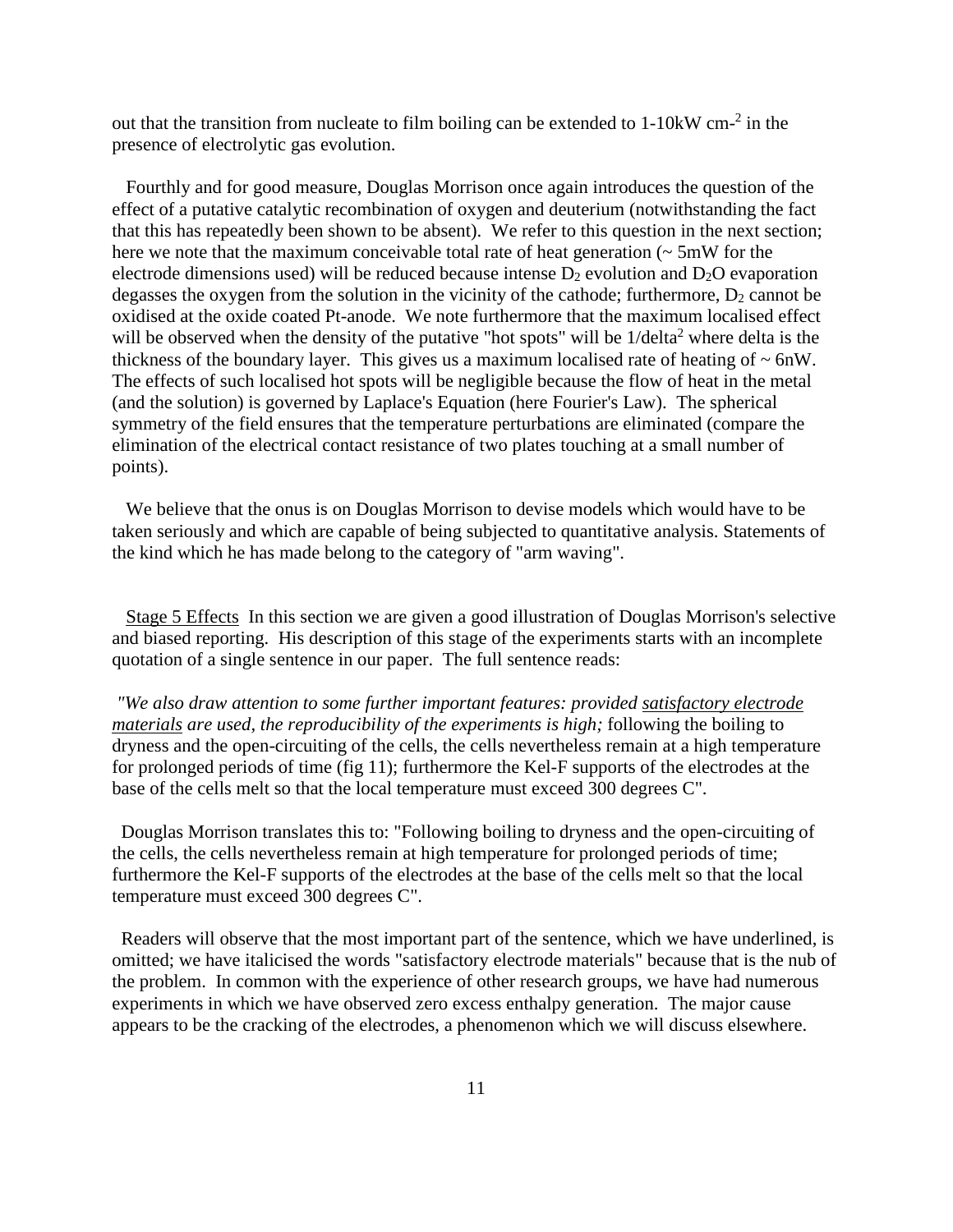With respect to his own quotation Douglas Morrison goes on to say: "No explanation is given and fig 10 is marked 'cell remains hot, excess heat unknown'". The reason why we refrained from speculation about the phenomena at this stage of the work is precisely because explanations are just that: speculations. Much further work is required before the effects referred to can be explained in a quantitative fashion. Douglas Morrison has no such inhibitions, we believe mainly because in the lengthy section Stage 5 Effects he wishes to disinter "the cigarette lighter effect". This phenomenon (the combustion of hydrogen stored in palladium when this is exposed to the atmosphere) was first proposed by Kreysa et al [8] to explain one of our early observations: the vapourisation of a large quantity of  $D_2O \left( \sim 500 \text{ml} \right)$  by a 1cm cube palladium cathode followed by the melting of the cathode and parts of the cell components and destruction of a section of the fume cupboard housing the experiment [9]. Douglas Morrison (in common with other critics of "Cold Fusion") is much attached to such "Chemical Explanations" of the "Cold Fusion" phenomena. As this particular explanation has been raised by Douglas Morrison, we examine it here.

 In the first place we note that the explanation of Kreysa et al [8] could not possibly have applied to the experiment in question: the vapourisation of the  $D_2O$  alone would have required ~1.1MJ of energy whereas the combustion of all the D in the palladium would at most have produced ~ 650J (assuming that the D/Pd ratio had reached ~1 in the cathode), a discrepancy of a factor of  $\sim$  1700. In the second place, the timescale of the explanation is impossible: the diffusional relaxation time is  $\sim$  29 days whereas the phenomenon took at most  $\sim$  6 hours (we have based this diffusional relaxation time on the value of the diffusion coefficient in the alphaphase; the processes of phase transformation coupled to diffusion are much slower in the fully formed Pd-D system with a corresponding increase of the diffusional relaxation time for the removal of D from the lattice). Thirdly, Kreysa et al [8] confused the notion of power (Watts) with that of energy (Joules) which is again an error which has been promulgated by critics seeking "Chemical Explanations" of "Cold Fusion". Thus Douglas Morrison reiterates the notion of heat flow, no doubt in order to seek an explanation of the high levels of excess enthalpy during Stage 4 of the experiments. We observe that at a heat flow of 144.5W (corresponding to the rate of excess enthalpy generation in the experiment discussed in our paper [2] the total combustion of all the D in the cathode would be completed in  $\sim$  4.5s, not the 600s of the duration of this stage. Needless to say, the D in the lattice could not reach the surface in that time (the diffusional relaxation time is  $\sim 10^5$ s) while the rate of diffusion of oxygen through the boundary layer could lead at most to a rate of generation of excess enthalpy of  $\sim$  5mW.

 Douglas Morrison next asserts that no evidence has been presented in the paper about stages three or four using  $H_2O$  in place of  $D_2O$ . As has already been pointed out above he has failed to comment on the extensive discussion in our paper of a "blank experiment". Admittedly, the evidence was restricted to stages 1 and 2 of his own classification but a reference to an independent review of our own work [10] will show him and interested readers that such cells stay in thermal balance to at least 90 degrees C (we note that Douglas Morrison was present at the Second Annual Conference on Cold Fusion). We find statements of the kind made by Douglas Morrison distasteful. Have scientists now abandoned the notion of verifying their facts before rushing into print?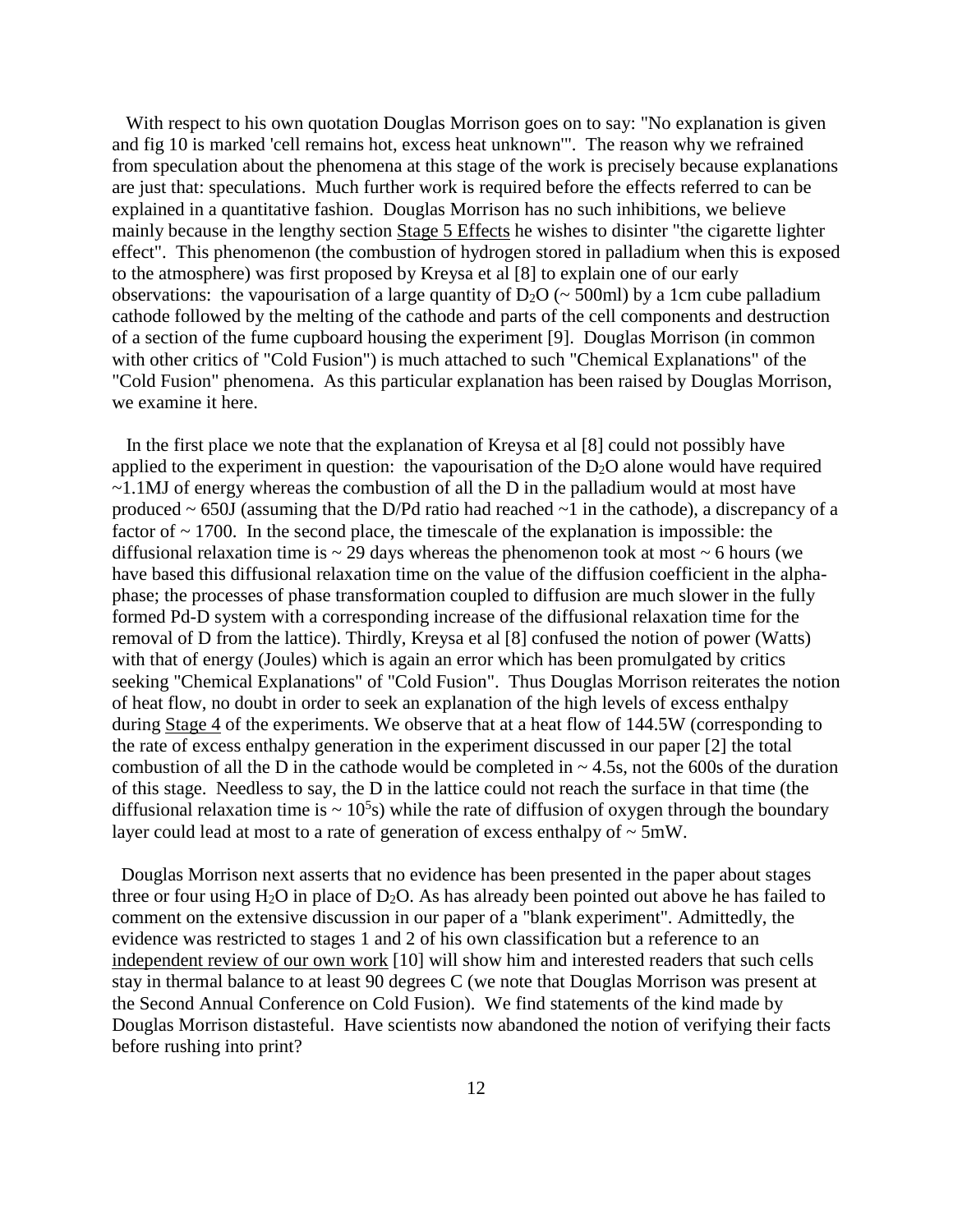In the last paragraph of this section Douglas Morrison finally "boxes himself into a corner": having set up an unlikely and unworkable scenario he finds that this cannot explain Stage 5 of the experiment. In the normal course of events this should have led him to: (i) enquire of us whether the particular experiment is typical of such cells; (ii) to revise his own scenario. Instead, he implies that our experiment is incorrect, a view which he apparently shares with Tom Droege [11]. However, an experimental observation is just that: an experimental observation. The fact that cells containing palladium and palladium alloy cathodes polarised in  $D_2O$  solutions stay at high temperatures after they have been driven to such extremes of excess enthalpy generation does not present us with any difficulties. It is certainly possible to choose conditions which also lead to "boiling to dryness" in "blank cells" but such cells cool down immediately after such "boiling to dryness". If there are any difficulties in our observations, then these are surely in the province of those seeking explanations in terms of "Chemical Effects" for "Cold Fusion". It is certainly true that the heat transfer coefficient for cells filled with gas  $(N_2)$  stay close to those for cells filled with 0.1M Li0D (this is not surprising because the main thermal impedance is across the vacuum gap of the Dewar-type cells). The "dry cell" must therefore have generated  $\sim$ 120kJ during the period at which it remained at high temperature (or  $\sim 3 \text{MJcm}^{-3}$  or  $26 \text{MJ} (\text{mol} \text{ Pd})^{-1}$ ). We refrained from discussing this stage of the experiments because the cells and procedures we have used are not well suited for making quantitative measurements in this region. Inevitably, therefore, interpretations are speculative. There is no doubt, however, that Stage 5 is probably the most interesting part of the experiments in that it points towards new systems which merit investigation. Suffice it to say that energies in the range observed are not within the realm of any chemical explanations.

 We do, however, feel that it is justified to conclude with a further comment at this point in time. Afficionados of the field of "Hot Fusion" will realise that there is a large release of excess energy during Stage 5 at zero energy input. The system is therefore operating under conditions which are described as "Ignition" in "Hot Fusion". It appears to us therefore that these types of systems not only "merit investigation" (as we have stated in the last paragraph) but, more correctly, "merit frantic investigation".

### Douglas Morrison's Section "Conclusions" and some General Comments

 In his section entitled "Conclusions", Douglas Morrison shows yet again that he does not understand the nature of our experimental techniques, procedures and methods of data evaluation (or, perhaps, that he chooses to misunderstand these?). Furthermore, he fails to appreciate that some of his own recommendations regarding the experiment design would effectively preclude the observation of high levels of excess enthalpy. We illustrate these shortcomings with a number of examples:

 (i) Douglas Morrison asserts that accurate calorimetry requires the use of three thermal impedances in series and that we do not follow this practice. In point of fact we do have three impedances in series: from the room housing the experiments to a heat sink (with two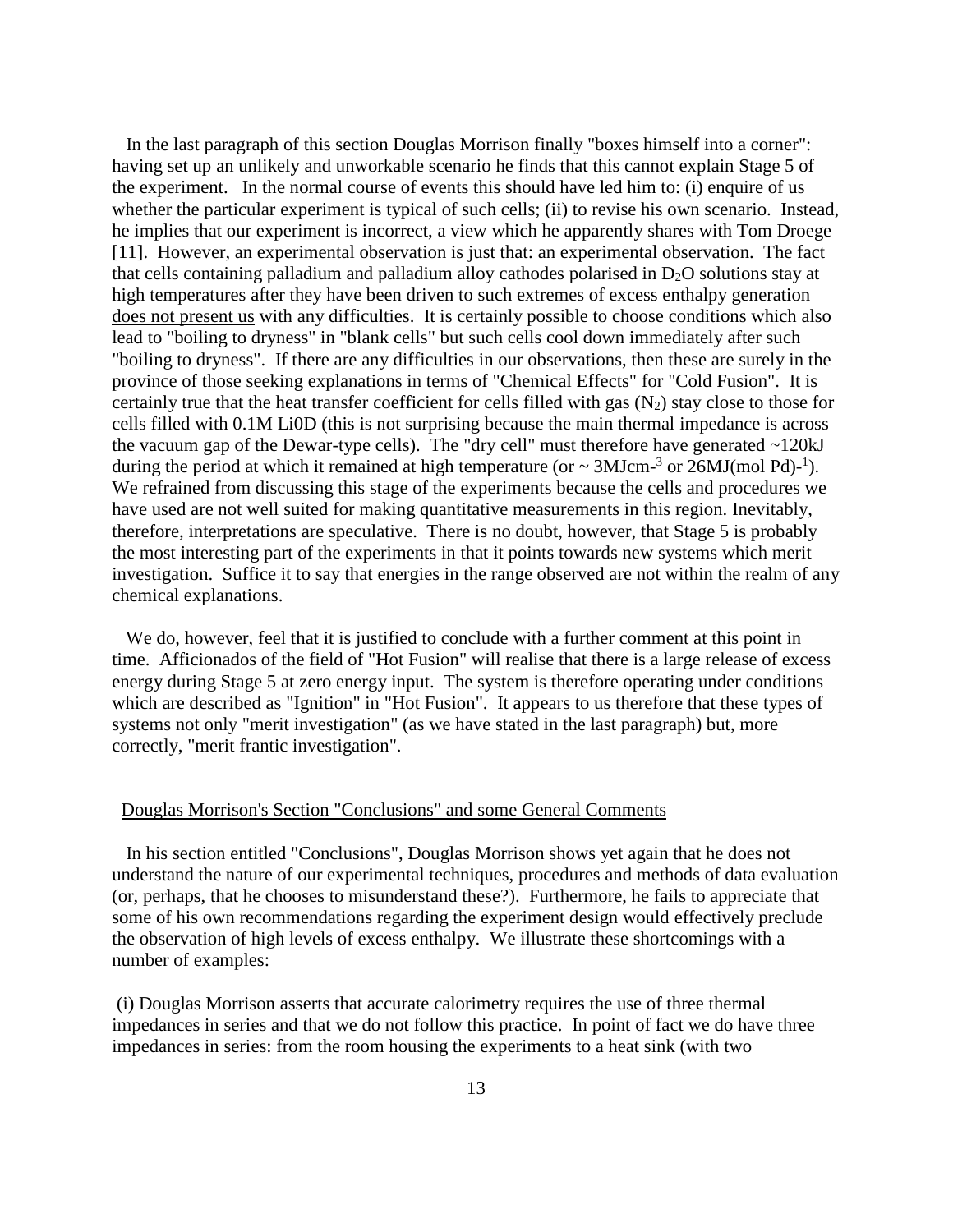independent controllers to thermostat the room itself); from the thermostat tanks to the room (and, for good measure, from the thermostat tanks to further thermostatically controlled sinks); finally, from the cells to the thermostat tanks. In this way, we are able to maintain 64 experiments at reasonable cost at any one time (typically two separate five-factor experiments).

 (ii) It is naturally essential to measure the heat flow at one of these thermal impedances and we follow the normal convention of doing this at the innermost surface (we could hardly do otherwise with our particular experiment design!). In our calorimeters, this thermal impedance is the vacuum gap of the Dewar vessels which ensures high stability of the heat transfer coefficients. The silvering of the top section of the Dewars (see Fig 2 of our paper [2] further ensures that the heat transfer coefficients are virtually independent of the level of electrolyte in the cells.

 (iii) Douglas Morrison suggests that we should use isothermal calorimetry and that, in some magical fashion, isothermal calorimeters do not require calibration. We do not understand: how he can entertain such a notion? All calorimeters require calibration and this is normally done by using an electrical resistive heater (following the practice introduced by Joule himself). Needless to say, we use the same method. We observe that in many types of calorimeter, the nature of the correction terms are "hidden" by the method of calibration. Of course, we could follow the selfsame practice but we choose to allow for some of these terms explicitly. For example, we allow for the enthalpy of evaporation of the  $D_2O$ . We do this because we are interested in the operation of the systems under extreme conditions (including "boiling") where solvent evaporation becomes the dominant form of heat transfer (it would not be sensible to include the dominant term into a correction).

 (iv) There is, however, one important aspect which is related to (iii) i.e. the need to calibrate the calorimeters. If one chooses to measure the lower bound of the heat transfer coefficient (as we have done in part of the paper published recently in this journal [2]) then there is no need to carry out any calibrations nor to make corrections. It is then quite sufficient to investigate the time dependence of this lower bound heat transfer coefficient in order to show that there is a generation of excess enthalpy for the Pd-D2O system whereas there is no such generation for appropriate blanks (e.g. Pt-D<sub>2</sub>O or Pd-H<sub>2</sub>O). Alternatively, one can use the maximum value of the lower bound heat transfer coefficient to give lower bound values of the rates of excess enthalpy generation.

 It appears to us that Douglas Morrison has failed to understand this point as he continuously asserts that our demonstrations of excess enthalpy generation are dependent on calibrations and corrections.

 (v) Further with regard to (iii) it appears to us that Douglas Morrison believes that a "null method" (as used in isothermal calorimeters) is inherently more accurate than say the isoperibolic calorimetry which we favour. While it is certainly believed that "null" methods in the Physical Sciences can be made to be more accurate than direct measurements (e.g. when a voltage difference is detected as in bridge circuits: however, note that even here the advent of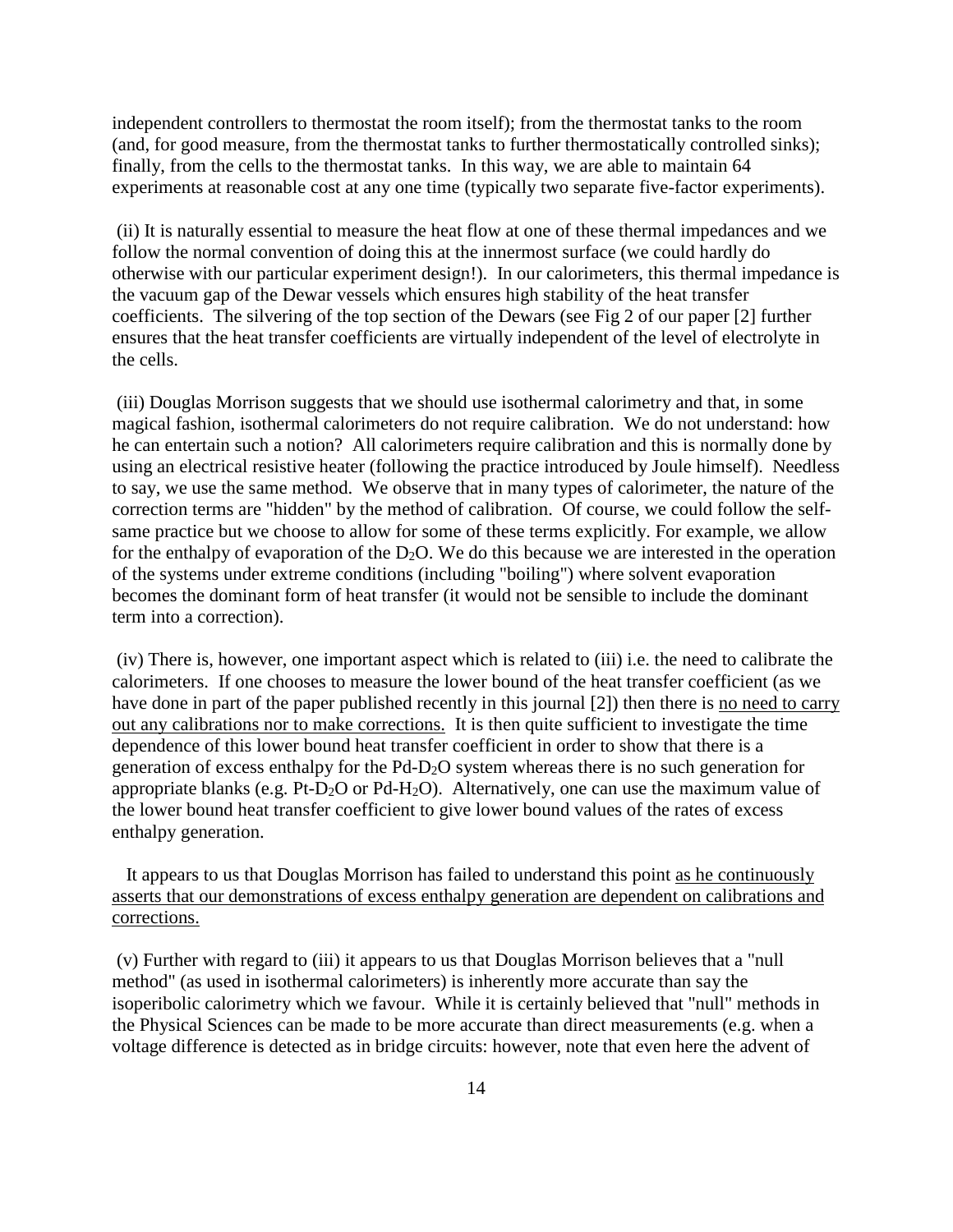"ramp" methods makes this assumption questionable) this advantage disappears when it is necessary to transduce the primary signal. In that case the accuracy of all the methods is determined by the measurement accuracy (here of the temperature) quite irrespective of which particular technique is used.

 In point of fact and with particular reference to the supposed advantages of isothermal versus isoperibolic calorimetry, we note that in the former the large thermal mass of the calorimeter appears across the input of the feedback regulator. The broadband noise performance of the system is therefore poor; attempts to improve the performance by integrating over long times drive the electronics into 1/f noise and, needless to say, the frequency response of the system is degraded. (see also (vii) below)

 (vi) with regard to implementing measurements with isothermal calorimeters, Douglas Morrrison recommends the use of internal catalytic recombiners (so that the enthalpy input to the system is just E<sub>cell</sub>.I rather than (E<sub>cell</sub> - E<sub>thermoneutral, bath</sub>).I as in our "open" calorimeters. We find it interesting that Douglas Morrison will now countenance the introduction of intense local "hot spots" on the recombiners (what is more in the gas phase!) whereas in the earlier parts of his critique he objects to the possible creation of microscopic "hot spots" on the electrode surfaces in contact with the solution.

 We consider this criticism from Douglas Morrison to be invalid and inapplicable. In the first place it is inapplicable because the term  $E_{\text{thermoneutrial}, bath}$ . I (which we require in our analysis) is known with high precision (it is determined by the enthalpy of formation of  $D_2O$  from  $D_2$  and  $1/2$  O<sub>2</sub>). In the second place it is inapplicable because the term itself is  $\sim 0.77$  Watt whereas we are measuring a total enthalpy output of  $\sim 170$  Watts in the last stages of the experiment.

 (vii) We observe here that if we had followed the advice to use isothermal calorimetry for the main part of our work, then we would have been unable to take advantage of the "positive feedback" to drive the system into regions of high excess enthalpy generation (perhaps, stated more exactly, we would not have found that there is such positive feedback). The fact that there is such feedback was pointed out by Michael McKubre at the Third Annual Conference of Cold Fusion and strongly endorsed by one of us (M.F.). As this issue had then been raised in public, we have felt free to comment on this point in our papers (although we have previously drawn attention to this fact in private discussions). We note that Douglas Morrison was present at the Third Annual Conference on Cold Fusion.

 (viii) While it is certainly true that the calorimetric methods need to be evolved, we do not believe that an emphasis on isothermal calorimetry will be useful. For example, we can identify three major requirements at the present time:

 a) the design of calorimeters which allow charging of the electrodes at low thermal inputs and temperatures below 50 degrees C followed by operation at high thermal outputs and temperatures above 100 degrees C

b) the design of calorimeters which allow the exploration of Stage 5 of the experiments

c) the design of calorimeters having a wide frequency response in order to explore the transfer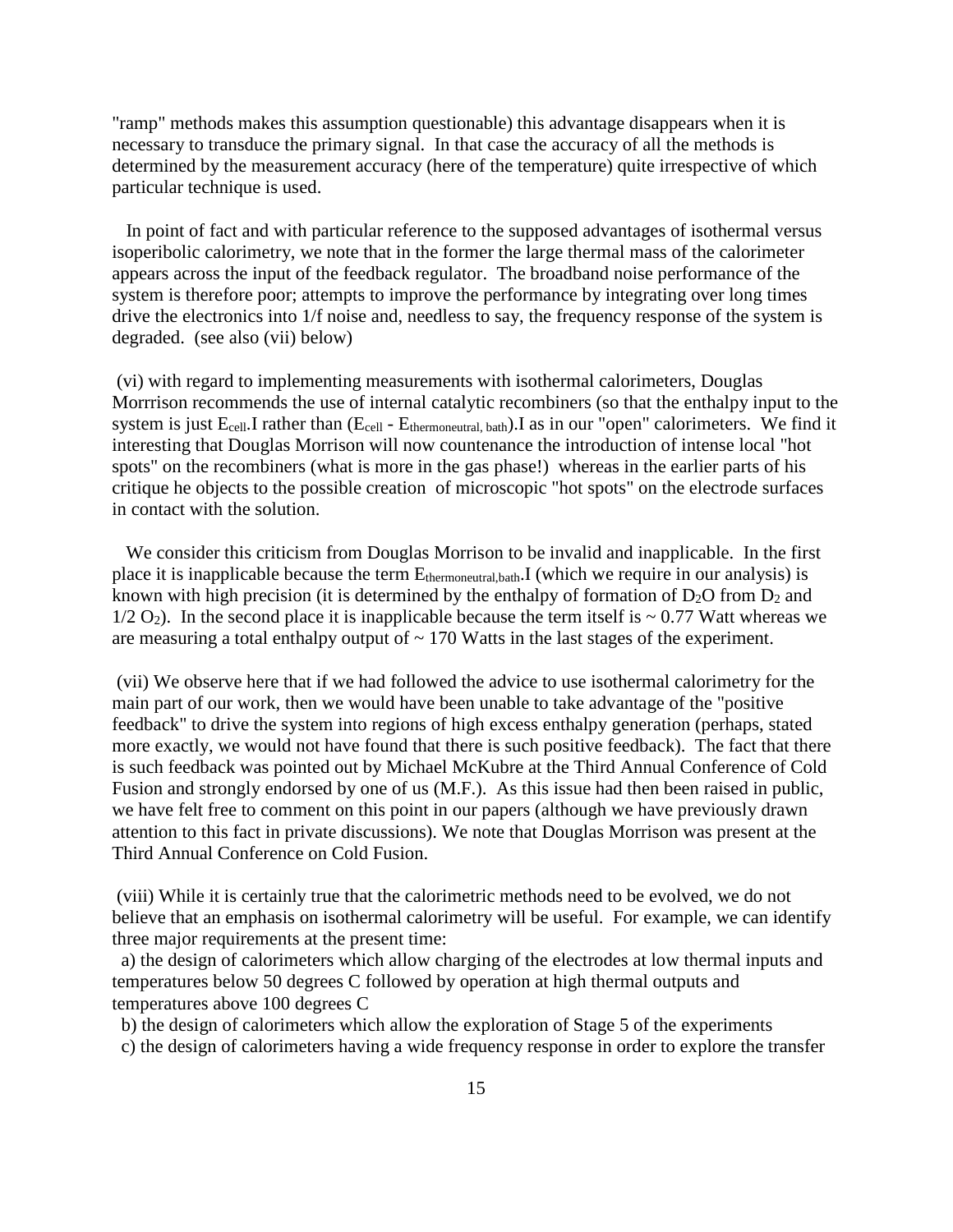functions of the systems.

We note that c) will in itself lead to calorimeters having an accuracy which could hardly be rivalled by other methods.

 (ix) Douglas Morrison's critique implies that we have never used calorimetric techniques other than that described in our recent paper [2]. Needless to say, this assertion is incorrect. It is true, however, that we have never found a technique which is more satisfactory than the isoperibolic method which we have described. It is also true that this is the only method which we have found so far which can be implemented within our resources for the number of experiments which we consider to be necessary. In our approach we have chosen to achieve accuracy by using software; others may prefer to use hardware. The question as to which is the wiser choice is difficult to answer: it is a dilemma which has to be faced frequently in modern experimental science. We observe also that Douglas Morrison regards complicated instrumentation (three feedback regulators working in series) as being "simple" whereas he regards data analysis as being complicated.

 Douglas Morrrison also asserts that we have never used more than one thermistor in our experimentation and he raises this issue in connection with measurements on cells driven to boiling. Needless to say, this assertion is also incorrect. However, further to this remark is it necessary for us to point out that one does not need any temperature measurement in order to determine the rate of boiling of a liquid?

 (x) Douglas Morrison evidently has difficulties with our application of non-linear regression methods to fit the integrals of the differential equations to the experimental data. Indeed he has such an idee fixe regarding this point that he maintains that we used this method in our recent paper [2]; we did not do so (see also 'stage 3 calculations' above). However, we note that we find his attitude to the Levenberg-Marquardt algorithm hard to understand. It is one of the most powerful, easily implemented "canned software" methods for problems of this kind. A classic text for applications of this algorithm [12] has been praised by most prominent physics journals and magazines.

 (xi) Douglas Morrison's account contains numerous misleading comments and descriptions. For example, he refers to our calorimeters as "small transparent test tubes". It is hard for us to understand why he chooses to make such misleading statements. In this particular case he could equally well have said "glass Dewar vessels silvered in their top portion" (which is accurate) rather than "small transparent test tubes" (which is not). Alternatively, if he did not wish to provide an accurate description, he could simply have referred readers to Fig 2 of our paper [2]. This type of misrepresentation is a non-trivial matter. We have never used calorimeters made of test-tubes since we do not believe that such devices can be made to function satisfactorily.

 (xii) As a further example of Douglas Morrison's inaccurate reporting, we quote his last paragraph in full: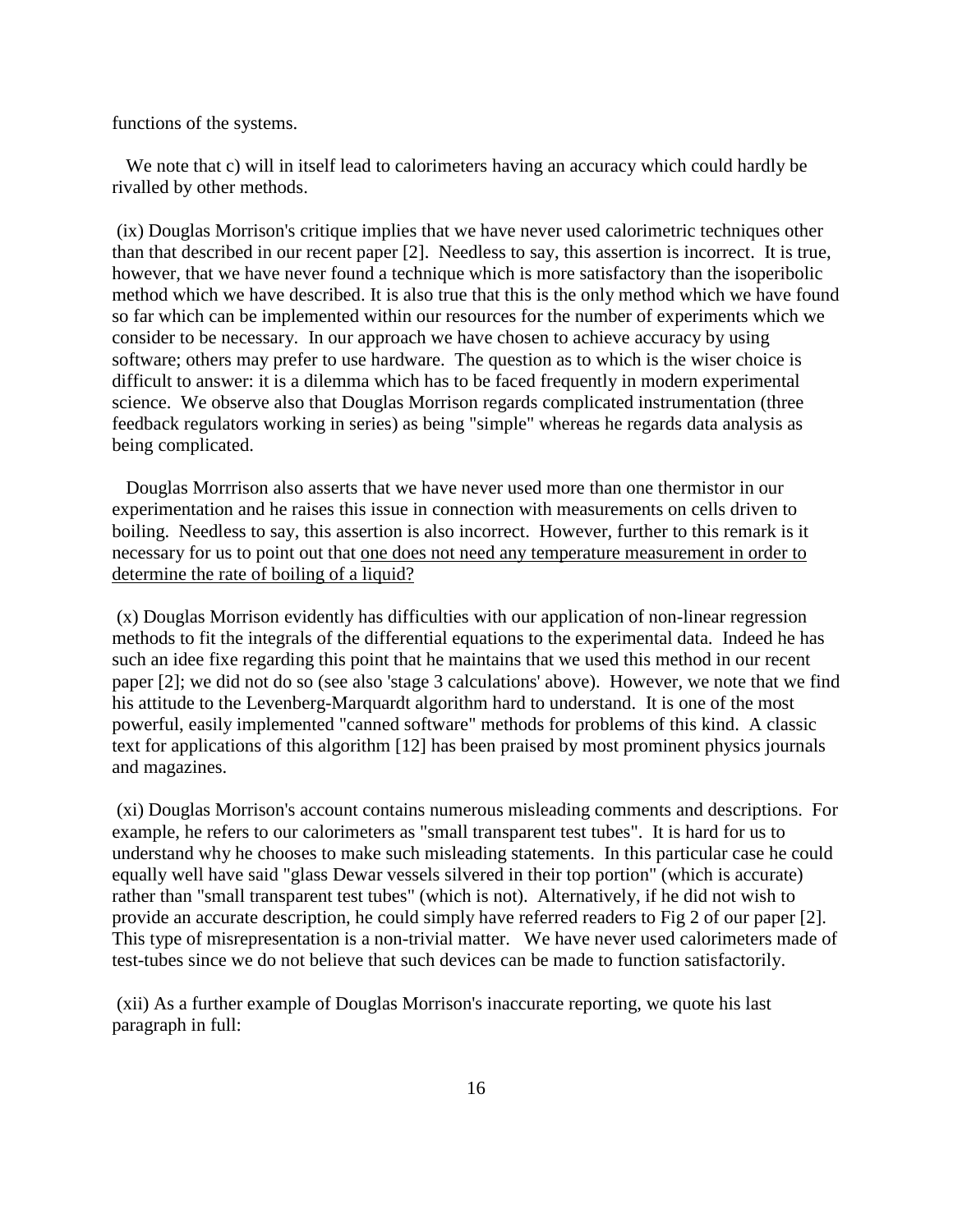"It is interesting to note that the Fleischmann and Pons paper compares their claimed power production with that from nuclear reactions in a nuclear reactor and this is in line with their dramatic claims (9) that *"'SIMPLE EXPERIMENT' RESULTS IN SUSTAINED N-FUSION AT ROOM TEMPERATURE FOR THE FIRST TIME*: breakthrough process has potential to provide inexhaustible source of energy". It may be noted that the present paper does not mention "Cold Fusion" nor indeed consider a possible nuclear source for the excess heat claimed."

Douglas Morrison's reference (9) reads: Press release, University of Utah, 23 March 1989.

With regard to this paragraph we note that:

 a) our claim that the phenomena cannot be explained by chemical or conventional physical processes is based on the energy produced in the various stages and not the power output

 b) the dramatic claim he refers to was made by the Press Office of the University of Utah and not by us

 c) we did not coin the term "Cold Fusion" and have avoided using this term except in those instances where we refer to other research workers who have described the system in this way. Indeed, if readers refer to our paper presented to the Third International Conference on Cold Fusion [13] (which contains further information about some of the experiments described in [2]), they will find that we have not used the term there. Indeed, we remain as convinced as ever that the excess energy produced cannot be explained in terms of the conventional reaction paths of "Hot Fusion"

 d) it has been widely stated that the editor of this journal "did not allow us to use the term Cold Fusion". This is not true: he did not forbid us from using this term as we never did use it (see also [13]).

 (xiii) in his section "Conclusions", Douglas Morrison makes the following summary of his opinion of our paper:

*The experiment and some of the calculations have been described as "simple". This is incorrect - the process involving chaotic motion, is complex and may appear simple by incorrectly ignoring important factors. It would have been better to describe the experiments as "poor" rather than "simple".*

We urge the readers of this journal to consult the original text [2] and to read Douglas Morrison's critique [1] in the context of the present reply. They may well then come to the conclusion that our approach did after all merit the description "simple" but that the epithet "poor" should be attached to Douglas Morrison's critique.

### Our own conclusions

 We welcome the fact that Douglas Morrison has decided to publish his criticisms of our work in the conventional scientific literature rather than relying on the electronic mail, comments to the press and popular talks; we urge his many correspondees to follow his example. Following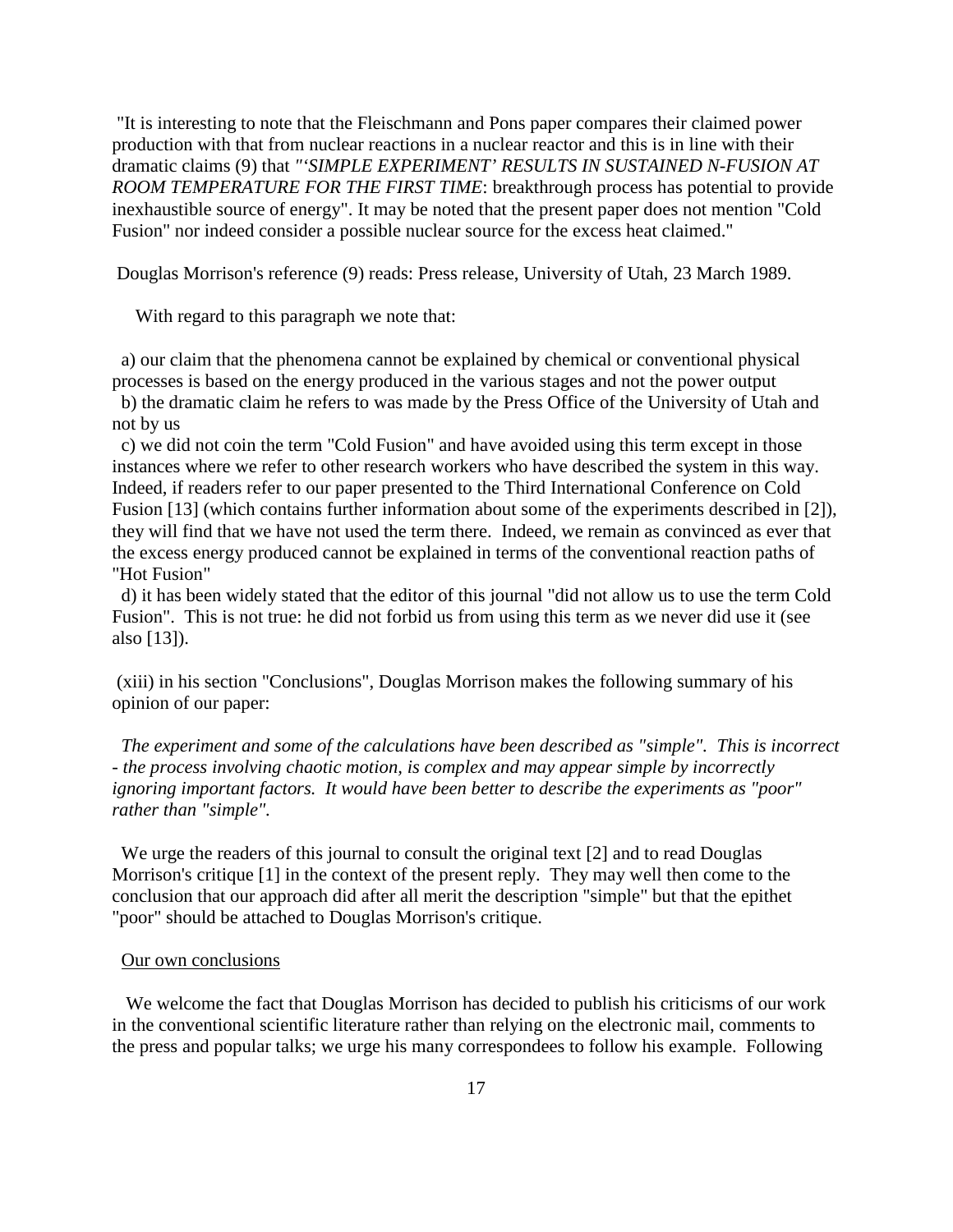this traditional pattern of publication will ensure that their comments are properly recorded for future use and that the rights of scientific referees will not be abrogated. Furthermore, it is our view that a return to this traditional pattern of communication will in due course eliminate the illogical and hysterical remarks which have been so evident in the messages on the electronic bulletins and in the scientific tabloid press. If this proves to be the case, we may yet be able to return to a reasoned discussion of new research. Indeed, critics may decide that the proper course of inquiry is to address a personal letter to authors of papers in the first place to seek clarification of inadequately explained sections of publications.

 Apart from the general description of stages 1-5, we find that the comments made by Douglas Morrison are either irrelevant or inaccurate or both.

#### References

- [1] Douglas Morrison, Phys. Lett. A.
- [2] M. Fleischmann and S. Pons, Phys. Lett. A 176 (1993) 1
- [3] to be published
- [4] M. Fleischmann, S. Pons, M.W. Anderson, L.J. Li, and M. Hawkins, J. Electroanal. Chem. 287 (1990) 293.
- [5] R.H. Wilson, J.W. Bray, P.G. Kosky, H.B. Vakil, and F.G Will, J. Electroanal. Chem. 332 (1992) 1
- [6] M. Fleischmann and S. Pons, J. Electroanal. Chem. 332 (1992) 33
- [7] S. Pons and M. Fleischmann in: Final Report to the Utah State Energy Advisory Council, June 1991.
- [8] G. Kreysa, G. Marx, and W. Plieth, J. Electroanal. Chem. 268 (1989)659
- [9] M. Fleischmann and S. Pons, J. Electroanal. Chem. 261 (1989)301
- [10] W. Hansen, Report to the Utah State Fusion Energy Council on the Analysis of Selected Pons-Fleischmann Calorimetric Data, in: "The Science of Cold Fusion": Proc. Second Annual Conf. on Cold Fusion, Como, Italy, 29 June-4 July 1991, eds T. Bressani, E. del Guidice and G. Preparata, Vol 33 of the Conference Proceedings of the Italian Physical Society (Bologna, 1992) p491; ISBN-887794--045-X
- [11] T. Droege: private communication to Douglas Morrison.
- [12] W.H. Press, B.P. Flannery, S.A. Teukolsky, and W.T. Vetterling, "Numerical Recipes", Cambridge University Press, Cambridge, 1989.
- [13] M. Fleischmann and S. Pons "Frontiers of Cold Fusion" ed. H. Ikegami, Universal Academy Press Inc., Tokyo, 1993, p47; ISBN 4-946-443-12-6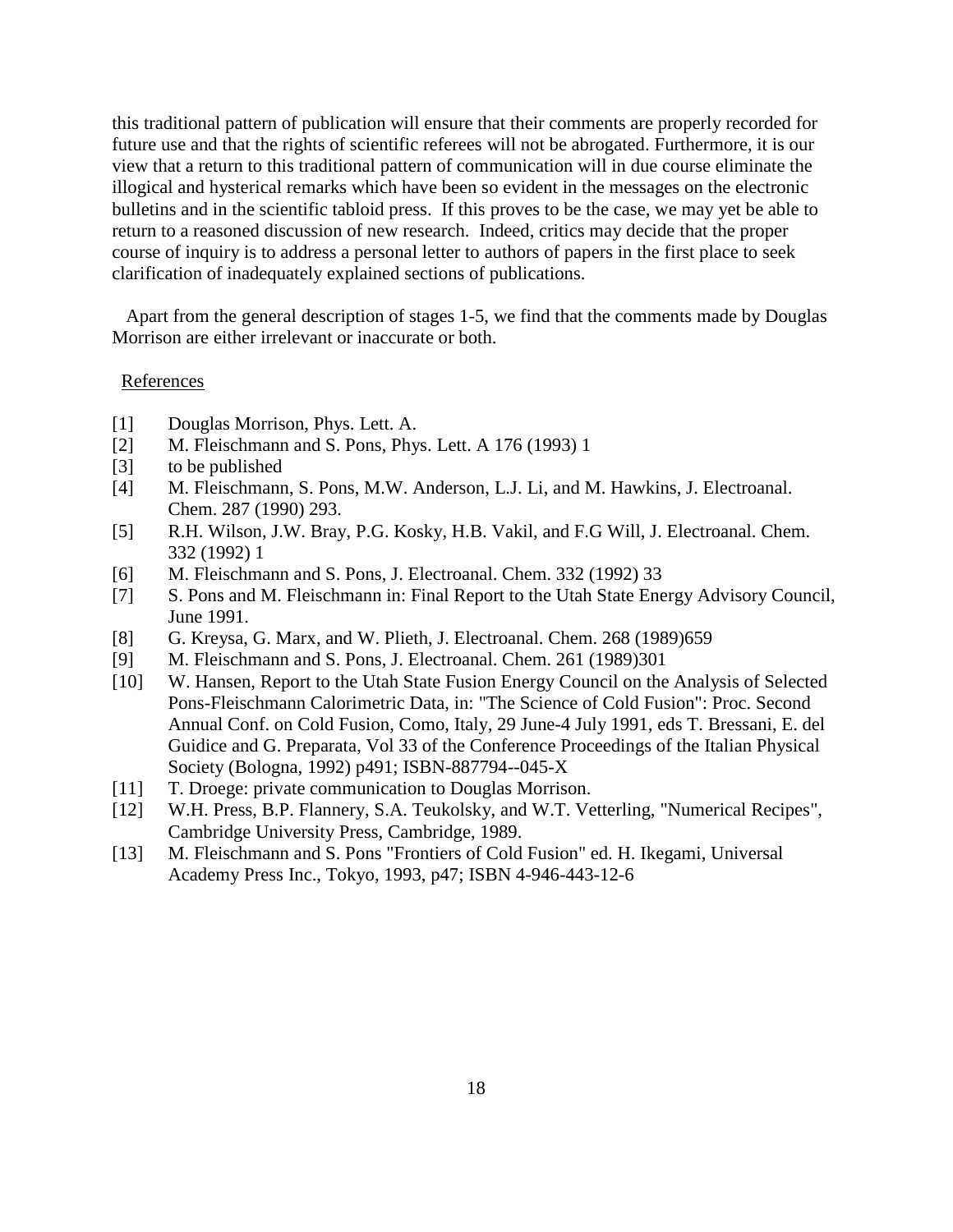# **2017 ADDENDUM**

### Note by Jed Rothwell

On p. 17 of this document, Pons and Fleischmann quote an earlier draft of Morrison's document: "It is interesting to note that the Fleischmann and Pons paper compares their claimed power production with that from nuclear reactions . . ." The version of Morrison's document above does not include these remarks.

A letter from Martin Fleischmann dated September 21, 1993 included the earlier draft. Here it is:

# COMMENTS ON CLAIMS OF EXCESS ENTHALPY BY FLEISCHMANN AND PONS USING SIMPLE CELLS MADE TO BOIL

Douglas R. O. Morrison

CERN, Geneva, Switzerland.

### Abstract

Fleischmann and Pons have claimed to have performed a 'simple' experiment and to have observed excess enthalpies of greater than one kWatt per cm3 of palladium. It is shown that in fact the system they use is exceedingly complicated, is under-instrumented and that they have ignored several important factors so that it is unclear whether they have observed any excess heat.

M. Fleischmann of Southampton and S. Pons of IMRA Europe, have published in Physics Letters A  $[1]$ , a communication entitled "Calorimetry of the Pd-D<sub>2</sub>O system: from simplicity via complications to simplicity". There they claim evidence for the production of specific excess enthalpy of greater than one kW per cc of Palladium in a Pd-D2O system. They commented that this is comparable with the rates obtained in a fast breeder reactor. They note that the reproducibility is high. In this letter serious doubts are expressed about the justification for this claim and the methods used to derive it - the experiment is not simple but is exceedingly complex.

Essentially they perform electrolysis in small transparent test tubes which are open so that the gases and vapor can escape freely. The cathodes are rods of palladium of 0.2 cm diameter and 1.25 cm length giving a total volume of 0.039 cm3. Note that a specific excess enthalpy of 1 kiloWatt per cm3, would correspond to only 39 Watts for the very small volume of palladium actually used. A thermistor was placed above the level of the top of the palladium rod - this gave the only temperature measurement inside the test tube.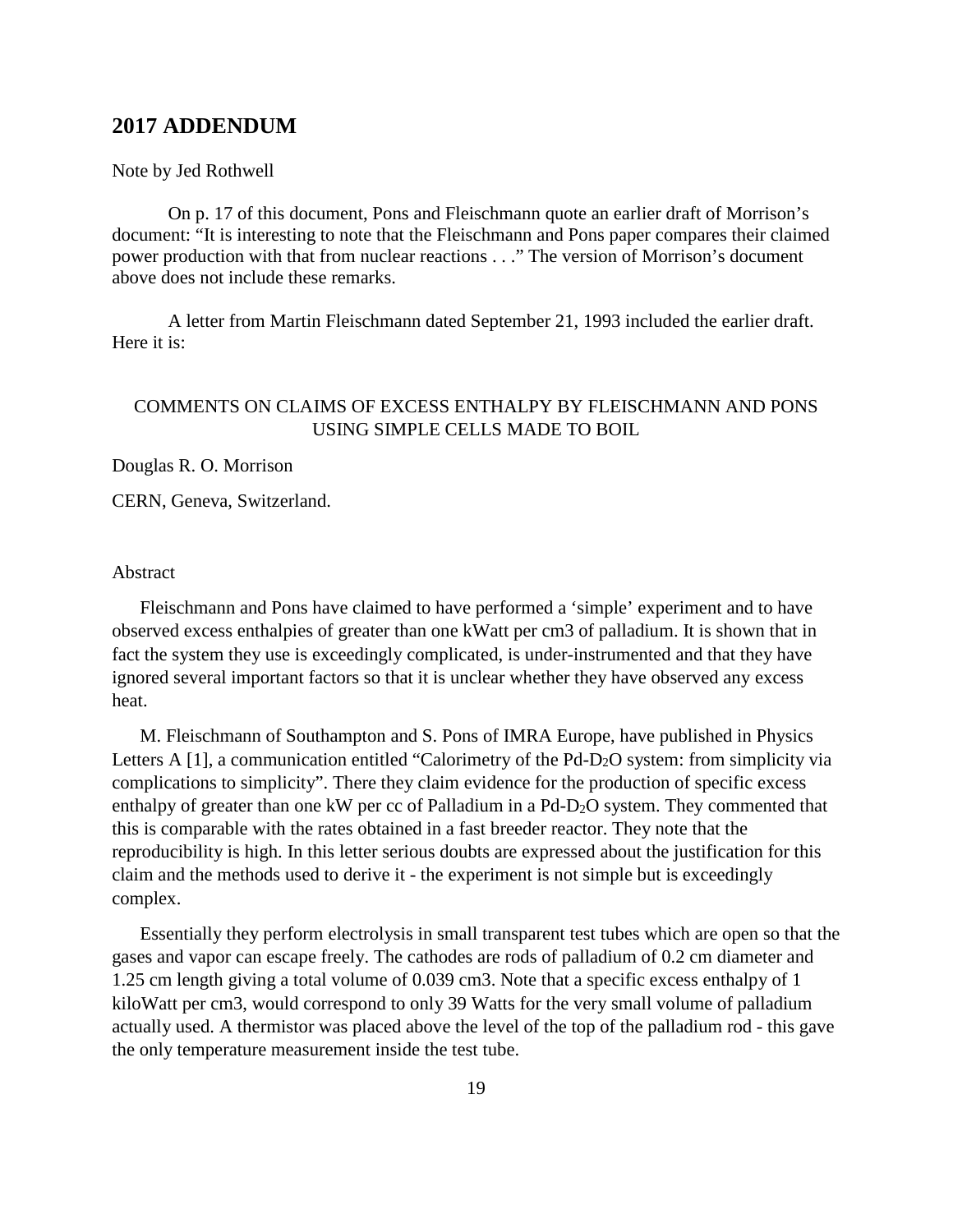The two cells with D2O in 0.1 M LiOD solution, mentioned in fig. 8, are considered.

There are five stages:

STAGE 1. Four 3 and 9 days, the cells receive a current of 0.2 A and are calibrated/refilled 1 and 7 times, resp.

It was noted that at short times (hours in fig. 9.a) the heat transfer coefficient is markedly negative, that is, there is negative excess enthalpy - this they ascribed to the heat of absorption of deuterium ions entering the lattice.

STAGE 2. The current is increased to 0.5 A in the temperature jump to over 50 C. This stage lasts 16 days minus 14 hours.

The cells are calibrated/refilled once per day, that is about 15 times.

During this time, as shown in fig. 8, the voltage rises at first slowly and then more and more steeply and the temperature similarly rises slowly and then steeply, until the cells are about 85 C (as indicated in fig. 11). This stage ends about 14 hours before the cells boil dry (fig. 11).

STAGE 3. This lasted about 14 hours. It was the time until the cells boiled dry minus the final 600 seconds.

From fig. 11, the temperature of one of the cells (which had 3 days at 0.2 A) goes from 86 to 100 C. There is no clear sign of any calibration/refilling during this time.

From fig. 10b, the specific excess enthalpy derived varies erratically between about 15 and 30 W/cm3 - since the volume of the palladium is 0.039 cm3, this means the actual excess enthalpy claimed is only about 0.6 to 1.2 Watts. The calculation is made using a complicated non-linear regression analysis of the system which includes a square heating pulse (from the resistive heater in the cell) and adding D2O to replace loss of liquid due to evaporation and electrolysis as indicated in figs. 4 and 5 – this heat pulse and its effect are the basis of the calibration.

STAGE 4. The last 600 seconds before the cell is dry.

The behaviour near and during boiling is observed using a video camera. From this video, the time for the cell to go from about half empty to dry, is taken - more precisely the amount of liquid boiled off is estimated over the final 10 minutes before the test tube was declared dry. A new and apparently simple calculation is made in which the enthalpy input is taken as

(cell voltage -  $1.54$  V)  $*$  (cell current)

and the enthalpy output is assumed to be composed of two terms, the energy radiated and the heat resulting from the vaporization of the D2O remaining in the cell 600 seconds before it is dry (this latter term is dominant). It is this simple calculation that gives the highest values claimed, namely "the excess rate of energy production is about four times that of the enthalpy input" and that the specific enthalpy is 3.7 kW per cc of Palladium.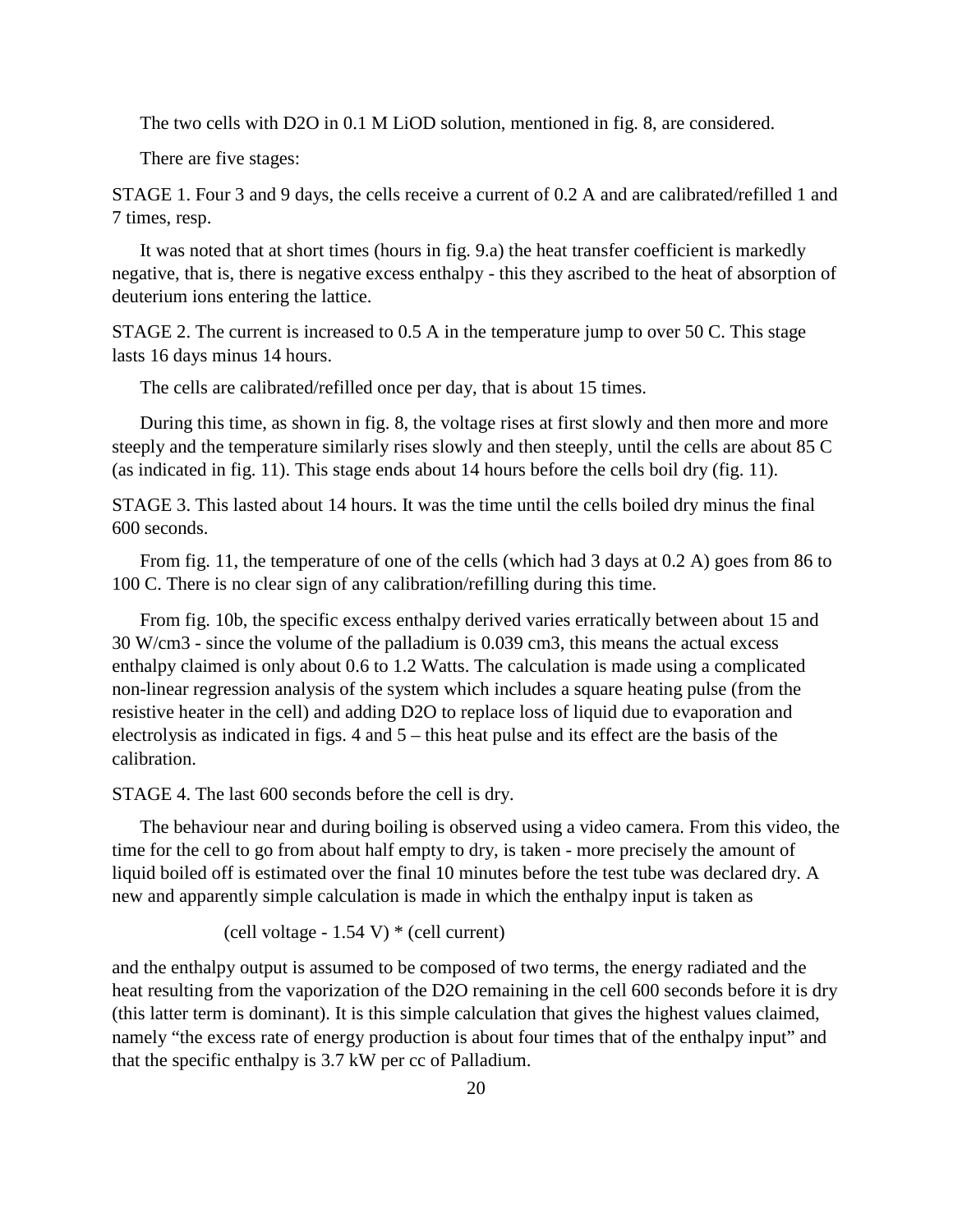STAGE 5. The authors note some further important features. "Following boiling to dryness and the open-circulating of the cells, the cells nevertheless remain at high temperature for prolonged periods of time (fig. 11); furthermore the Kel-F supports of the electrodes at the base of the cells melt so that the local temperature must exceed 300 C". No explanation is given and fig. 10 is marked "cell remains hot, excess heat unknown". From fig. 11 it may be seen that the temperature recorded on the thermistor above the palladium stays just above 100 C for three hours and then falls sharply.

### STAGE 3 CALCULATIONS - there are two serious problems.

Firstly, a complicated non-linear regression analysis is employed to allow a claim of excess enthalpy to be made. This type of analysis by Fleischmann and Pons [2] has been carefully studied by Wilson et al. [3] who state that "they significantly over-estimate the excess heat . . . . . . An additional significant overestimate of excess energy occurs when the calibration is made above 60 C". Now stage II is mainly above 50 C and rising to about 86 C. Further Wilson et al. right "Because of the paucity of experimental details in their publications, it has been difficult to determine quantitatively the effect of calibration errors." A reply by Pons and Fleischmann [4] did not address [5] the main questions posed by Wilson et al. From fig. 11, it appears that there were no calibrations in the temperature region of stage 3 - this must be considered a major omission in the design of the experiment. It is concluded that it is not possible to say whether or not there is excess enthalpy production.

Secondly it may be noted in fig. 8 of ref 1, that the cell voltage rises as the temperature rises and that as 100 C is approached, the voltage rises more and more steeply. Experience by the GE group [5] was that in operating similar open cells over many hours, they also noticed arise in cell voltage with time. They attributed this effect as being due to some of the escaping gas is caring some Lithium salt with them. As the level of the electrolyte is maintained by adding fresh D2O (but not any lithium salt), the concentration of lithium in the electrolyte decreases with time and the voltage rises. The GE group proved this by atomic absorption analysis. The cell resistance rises (causing higher voltage due to the constant current mode operation) due to loss of lithium salts which was caused by sputtering of electrolytic droplets up the gas outlet tube. This may be considered confirmation that even at moderate temperatures, the outlet stream contains liquids as well as gases as will be discussed for stage four when the temperature was still higher and the boiling much more vigorous.

It may be concluded that claims of excess enthalpy in stage three, have not been established.

STAGE 4 CALCULATION. This calculation assumes that after a liquid level has been visually estimated from the videos, ALL the liquid below this level is converted into gas. However this neglects two factors:

Firstly the fluid injected from the open cell is assumed to be 100% gaseous. But with vigorously boiling, it normally happens that part of the fluid is in liquid form. This ejected liquid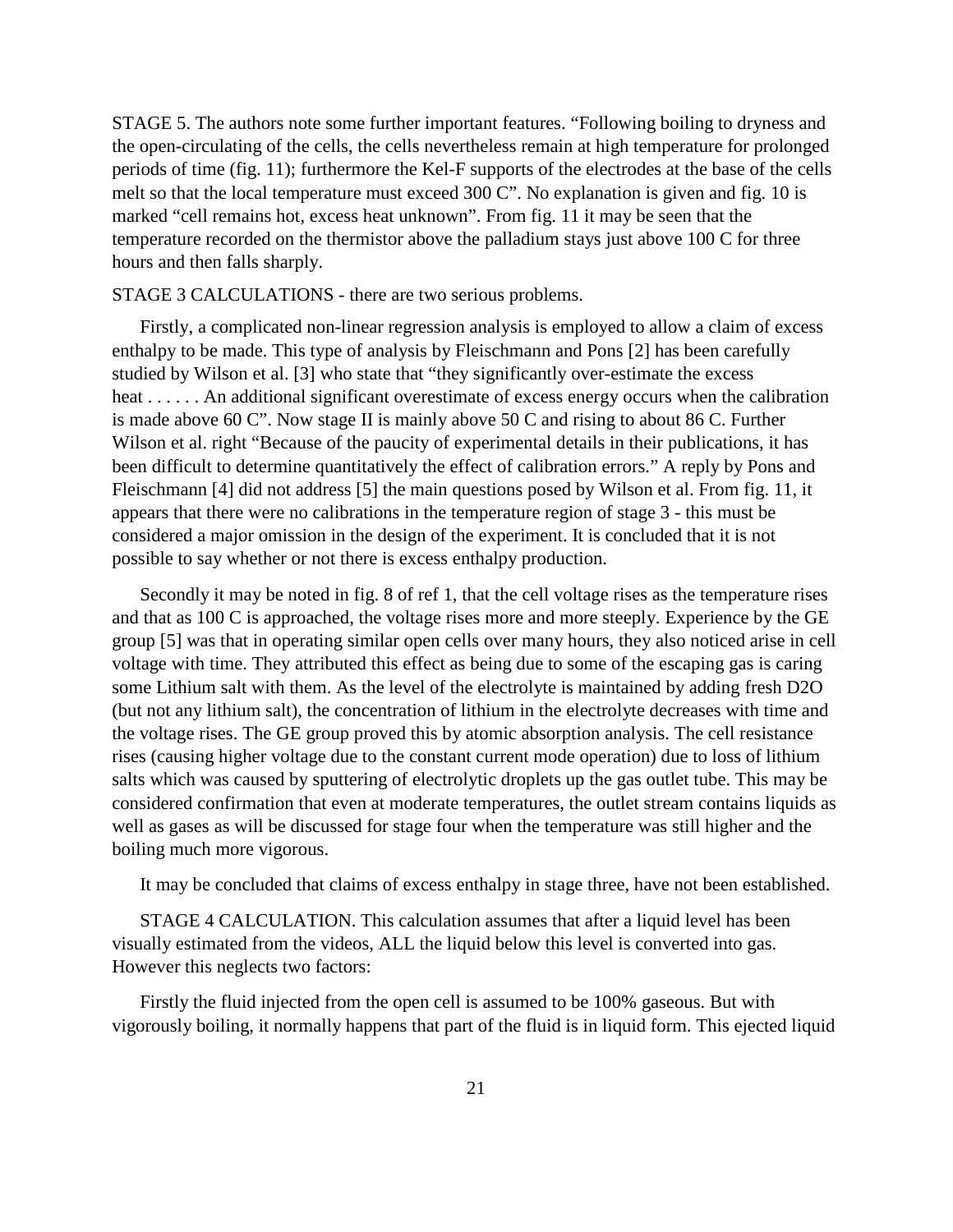should not then be included in the calculation. This possibility is not considered and no reports of any measurement of the gas/liquid content of the fluids leaving the test tube is described.

Secondly, a further neglect is that as the liquid is boiling vigorously, it must contain gas bubbles and hence the estimate of the amount of liquid below the estimated level, should contain a correction for gas in the liquid - but this possibility is not discussed in the Fleischmann and Pons paper. This problem could have been answered if the enthalpy of the fluid escaping from the cell had been measured, but there is no indication of any such check having been made.

Another important problem is the estimate of the input energy - here the input enthalpy is taken as the current multiplied by the (cell voltage - 1.54V). It is not explained how these quantities are measured. This is crucial as when the cell is boiling vigorously, the impedance must be fluctuating strongly. Thus the current will have both an AC and a DC component. If only the DC component were measured, then the input enthalpy would be underestimated. A detailed description of the current and voltage measuring systems showing their fast response characters is needed, but is not presented, so that although the estimate may be correct, the question is not considered. Also the cell voltage over the last 600 seconds cannot be read from fig. 8 as the bin size is 500,000 seconds and the trace is rising exceedingly steeply - as this is an important question, one would have expected the voltage trace over the last 600 seconds to have been shown in great detail.

A further complication has been noted which invokes the "Leidenfrost" effect which is important with fast reactors (mentioned in the paper). With these reactors, there are no moderating atoms and the heat transfer rates are such that one cannot cool them by using normal water at one atmosphere. This is because of the Leidenfrost effect where the velocity of the water vapour escaping is so great that it stops water reaching the metal surface. It is like the effect observed when a drop of water falls on a very hot stove.

During the boiling in the last 600 seconds, the possibility needs to be considered of some hotspots on the palladium surface (because it is heated by the electrical current but not cooled by contact with liquid and also if the bubble stayed on the surface long enough, some catalysis could take place to heat the spot further). This hotspot would then keep away more liquid because of the vapour layer - so it would get still hotter. The extra turbulence would help to expel the liquid from the small test tube as liquid and not gas. All this is very complex and needs complicated calculations.

The mechanism of bubble formation in bubble chambers was first explained by Frederick Seitz [6]. The important point is that to grow, a bubble needs to be greater than a certain critical radius of about one micron. Below this radius the pressure of the surface tension which is inversely proportional to the radius, is very great and hence quickly kills bubbles whose radius is smaller than the critical radius. The critical radius is reached in a very short time, about a microsecond. Now the Palladium surface tends to be pitted after days electrolysis and would offer a good starting point for the nucleation of the bubble. The bubbles would tend to start again and again in the same favoured place. So it could happen that such a locality becomes quite hot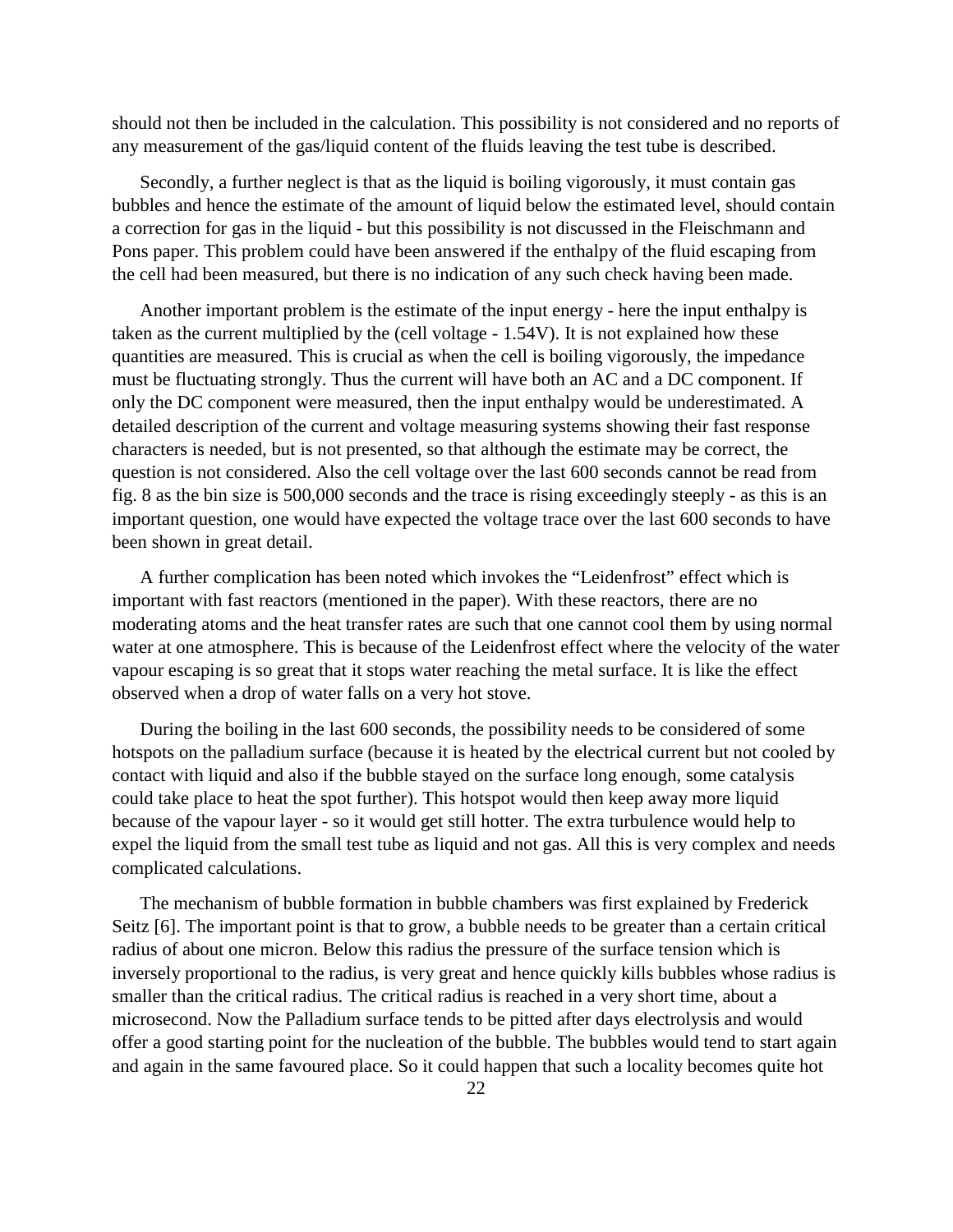which would generate more of the "Leidenfrost" effect. Initially the gas on the surface of the rod would be deuterium, but once the bubble exceeds the critical size, the electrolyte would also supply the gas in this could contain oxygen and hence permit catalyzed recombination. Another question is what does all this due to the impedance? Better information on this is needed.

The whole effect is very complex and made even more complex than in a fast reactor because the metal, palladium, acts also as a catalyst to recombine the oxygen and deuterium in the gases present! And this would help to host the hotspot still more. And there is also an electric current passing.

Again whether or not there has been any excess enthalpy, cannot be decided from the paper as important considerations are not discussed, information is missing, and proper controls that should have been performed, are not included.

### STAGE 5 EFFECTS.

The melting of the Kel-F support below the palladium indicating a temperature of above 300 C, is presented as an "important feature". However there is the "cigarette lighter effect". In the last century, it was difficult to make reliable matches to light cigarettes. A reliable smokeless lighter was invented which consisted of a rod of palladium into which hydrogen had been introduced under pressure. This caused the lattice of the palladium to expand and thus stored energy. To light a cigarette, the top of the rod was uncovered; some hydrogen escaped releasing some of the strains and thus releasing energy which resulted in a small rise in temperature of the end of the rod. Palladium is a catalyst of hydrogen and oxygen which burned to give water plus energy. The palladium now slightly heated, catalyzes the escaping hydrogen and the oxygen of the air and the resulting heat of combustion which is mainly deposited on the surface of the rod, raises its temperature. This temperature rise releases more hydrogen which is catalyzed by the still more efficient hot palladium, and so on until the tip of the rod is so hot that the cigarette can be lit. The reliability of this system is high.

An interesting confirmation of this using electrochemistry was reported by Kreysa, Marx and Pleith [7]. They write "We have to report here that as we removed the deuterium-loaded palladium sheet from the cell and laid it on the table it did burn a scold into the table. One can still argue that this was due to deuterium fusion. Therefore we loaded the palladium sheet cathodic lay with hydrogen using an electrolyte containing only normal water (no enriched heavy water) and laid it on a piece of wood where it also burnt a scald." They say it releases 147.3 kJ per mole D. "The principle of flameless catalytic combustion of hydrogen" - the official name of the 'cigarette lighter effect' - "is used in catalytic hydrogen burners (D. Behrens (ed) Waserstoffetechnologie - Perspektiven fur Forschung und Entwicklung, Dechema, Frankfurt/M 1986)." To be more quantitative they laid a hydrogen-loaded sheet of palladium on to glass rods and "measured, after an incubation time of 15 s, a temperature rise of the palladium from 20 to 418 degrees within 74 seconds." The 15 second delay is the time during which the gradual escape of hydrogen releases a small amount of energy from the lattice, thus heating the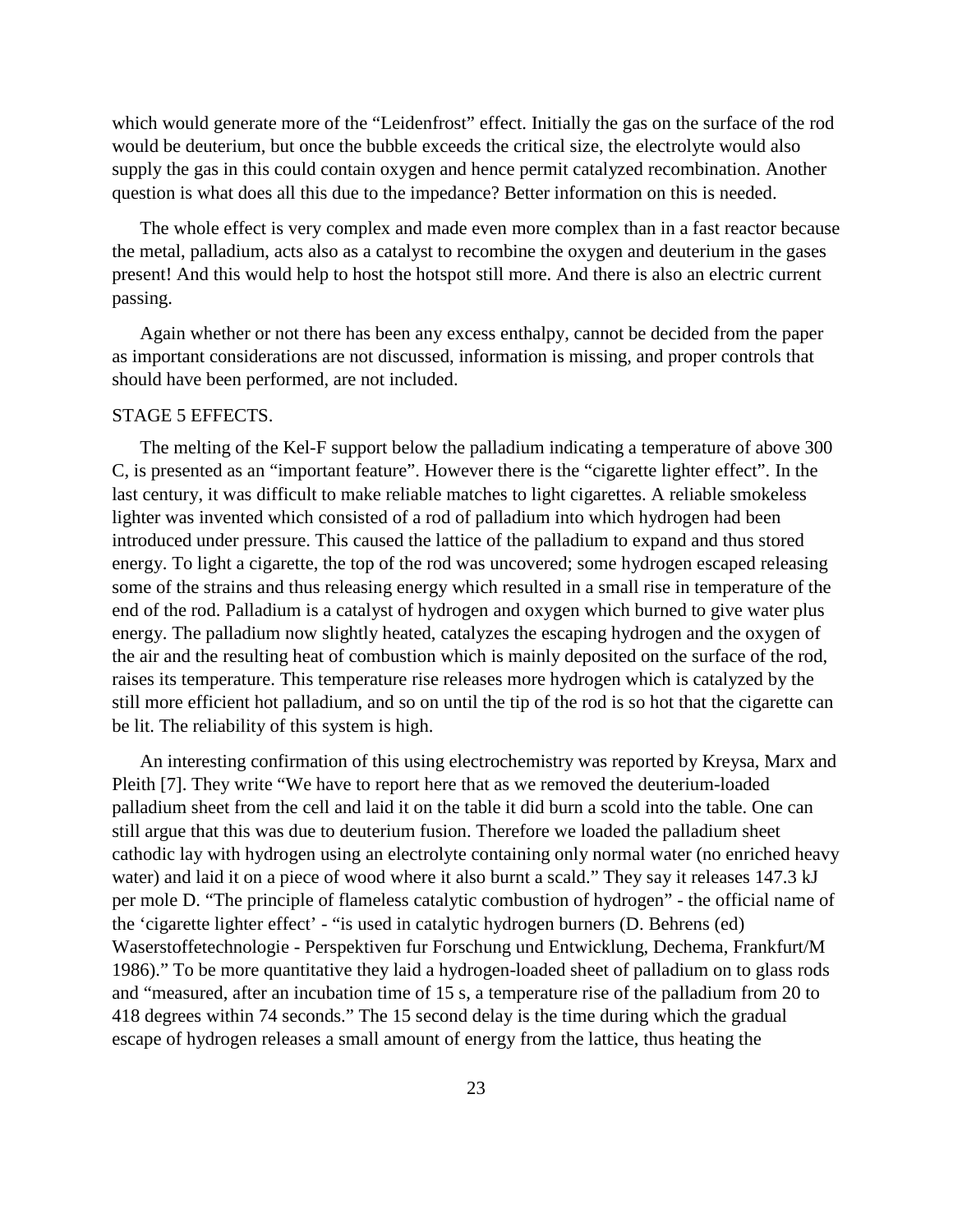palladium sufficiently for it to become an efficient catalyst. They estimate a heat flow of 35.9 W and a heat flow density of 179.6 W/cm3".

The dramatic effect of the melting of the Kel-F support cannot be explained by Fleischmann and Pons as being due to electrolysis since there is no liquid no current and no electrolysis. However it is exactly what would be expected with the "cigarette lighter effect" where the hot palladium rod continues to catalyze the interaction of the hydrogen which is slowly escaping from the rod, with oxygen in the cell or from the air.

It might be expected that this effect would occur also with normal water, H2O, being used instead of heavy water, D2O, but no report is given in the paper of any results of tests of stages three or four using normal water, H2O.

Because the volume of the palladium is so small, 0.039 c,3. The heat given out by the burning of deuterium inside it, is too small to account for the maintenance of the cell at near 100 C for three hours - another explanation is needed. It has been pointed out by T Droege [8] that this is a major problem for Fleischmann and Pons to explain why the thermistor records temperatures of remarkable stability, staying within a few degrees of 100 C although before boiling try their is the input electrical energy of 37.5 Watts plus their large claimed excess enthalpy of 144.5 Watts. But after boiling dry and the short-circuiting of the cell, there is still the enthalpy output to ambient (that is radiative heat loss) which they calculate to be 11 Watts. So how can the temperature be constant (or very slightly rising) when there is an 11 Watt loss and no incoming energy?

### **CONCLUSIONS**

A number of effects have been presented which have not been considered before the authors claimed large excess enthalpies. It is not said here these effects necessarily explain everything with conventional (that is well-established) science. Until these effects are properly studied by the authors with a well-designed and well-analyzed experiment with adequate instrumentation (not just a thermistor and a video camera), and until for all five stages of the experiment a full description is given of what occurs when deuterium is replaced by hydrogen, it is unjustified to claim any new energy source.

The experiment and some of the calculations have been described as "simple". This is incorrect - the process involving chaotic motion, is complex and many calibrations and corrections are needed. The calculations have been made to appear simple by incorrectly ignoring important factors. It would have been better to describe the experiments as "poor" rather than "simple". A true "simple" experiment is one where corrections and calibrations can be reduced to a minimum. If one were to insist on using an open cell, then arguments about how much we combination of the D2 and O2 gases occurs, can be avoided by the standard electrochemistry techniques of using a divided cell or an H-cell where the anode and cathode are in the arms of the H so that they are far apart. However simplicity in calorimetry is best achieved by using a closed cell with a catalytic recombiner (e.g. a heated piece of palladium) and by